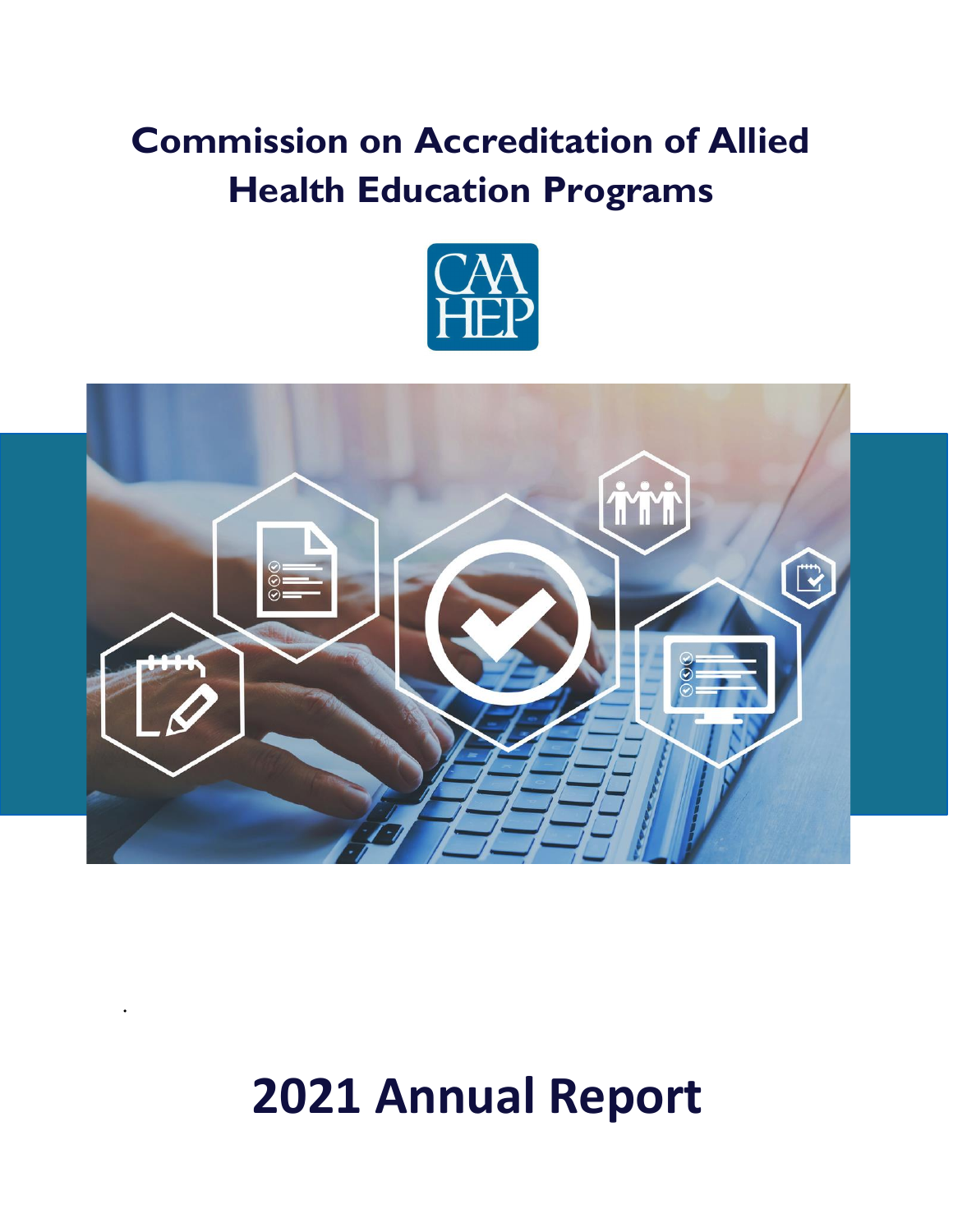## **CONTENTS**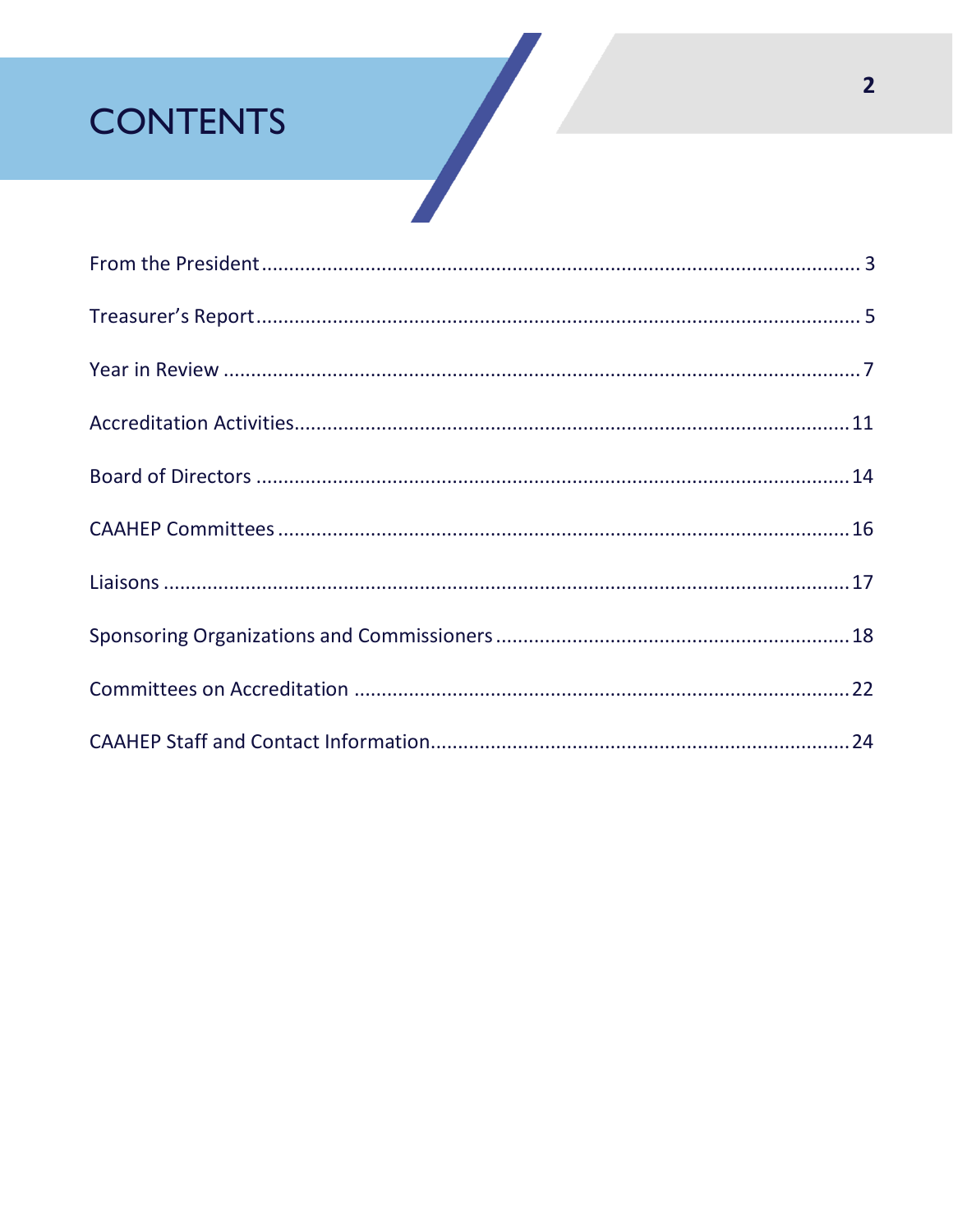## **From the President**

To say 2020 – 2021 has been a disruptive and impactful year for our students, programs, supporting organizations, committees on accreditation (CoAs), and CAAHEP is putting it mildly. I am reminded of a saying that my previous college president would say often, "If you don't like change, you better run as far and fast as you can away from healthcare." However, CAAHEP, its CoAs, and programs have risen to the challenge and been creative, innovative, and embraced change to ensure the best outcomes possible with the pandemic. The people within our entities are what make this organization so successful and able to adapt and turn challenges into opportunities. This report highlights just a handful of the many accomplishments that have provided a silver lining during the pandemic this past 12 months.



Let us begin with communication. The timing of the pandemic played right into one of CAAHEP's strategic plan initiatives, which was to increase

communication with our CoAs and constituents. We held a special COVID-19 Zoom session early on with the CoAs to share about our COVID-19 position statement, ideas, and plans about the innovative strategies they were employing. Virtual meetings were running as often as every other week with some of the larger CoAs, and we launched the CoA Connections a monthly meeting with all of the CoAs. As time has gone on, the CoA Connections are now held every other month following the board meeting. Connections is a virtual session to share board actions, ideas, and answer questions as the pandemic unfolded. These sessions facilitated open and transparent two-way communication about the innovative ideas and changes that were taking place so that we continued to meet our mission and stayed outcome focused. We also used CoA Notes, a monthly newsletter electronically distributed to all members of each CoA, to report innovations and changes to policies.

Another area that has been extremely impactful has been the implementation of virtual site visits. Little did we know that a session we ran pre-COVID about this topic would take on a life of its own. I want to thank the Joint Review Committee on Education in Diagnostic Medical Sonography for being a catalyst. Their willingness to share policies, training, and best practices was instrumental in getting many other CoAs up and running with virtual site visits. The CAAHEP Board quickly modified policy language to support virtual site visits and at the time of this writing well over 100 virtual site visits have been completed.

The Board approved three new task forces this past year: Recent Graduate, Distance Education, and International Accreditation. Each of the task forces were provided charges to address key topics and make recommendations for potential actions by the Board.

Mr. Kevin Sloss was selected to serve as the Recent Graduate Commissioner and leader of the Recent Graduate Task Force, which consists of 5 other recent graduates. The group is charged with making recommendations to the Board on topics which impact students. The group is currently providing feedback on the CAAHEP website from the student perspective.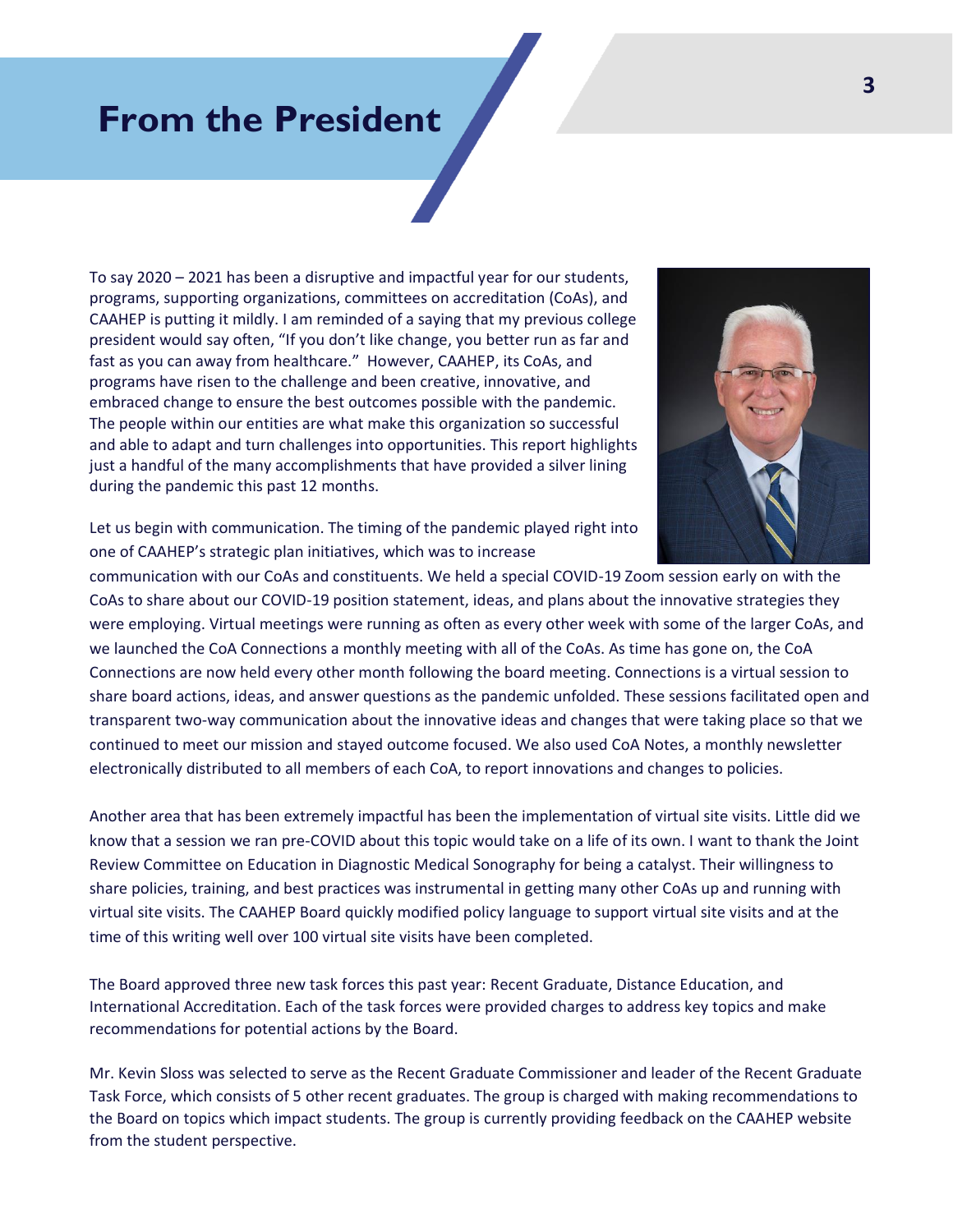

The Distance Education Task force was charged with exploring, reviewing, and recommending distance education best practices related to professional accreditation. These recommendations will be focused on professional accreditation policies, practices, and standards related to resources and outcomes (including assessment). The DE Task Force shared their findings and recommendations in the form of a "white paper" at our March 2021 meeting. A new task force is being appointed to facilitate implementation of the recommendations presented in the paper.

The third task force is the International Accreditation group. The International Accreditation Task Force was charged with developing vetting questions, drafting policies, and providing a framework or guidelines for CoAs working with international programs desiring to seek accreditation. The plan is for a standing committee on international accreditation review to be developed which will report to the Board of Directors.

I want to recognize the Standards Committee for the hundreds, if not thousands of hours they have spent revising the CAAHEP standards template over the last several years. I am pleased to say the new standards template was approved by the Board of Directors at its January meeting and information sessions about the new template will begin this year.

As you have most likely heard already, our valent leader, Kathy Megivern, JD, has announced her retirement effective at the end 2021. We owe a debt of gratitude to Kathy for her leadership as Executive Director for 23 years. Kathy has led the organization through many innovative accomplishments, including moving CAAHEP to outcomes-based Standards and the addition of 15 professions during her tenure. Kathy has dedicated her life to the mission, vision, and values of CAAHEP.

As you can see, not even a global pandemic can slow down CAAHEP and all its great constituents. This is just a small sample of the tremendous work accomplished because of the dedication and commitment of our volunteers, programs, CoAs, Commissioners, Board members, and staff. CAAHEP is and continues to be *the innovative leader in health sciences education accreditation* even in the midst of a global pandemic.

Wishing you all a well,

Glen

Glen Mayhew DHSc, NRP CAAHEP President, 2020-2021

CAAHEP President Glen Mayhew and Executive Director Kathleen Megivern at CoAEMSP ACCREDITCON

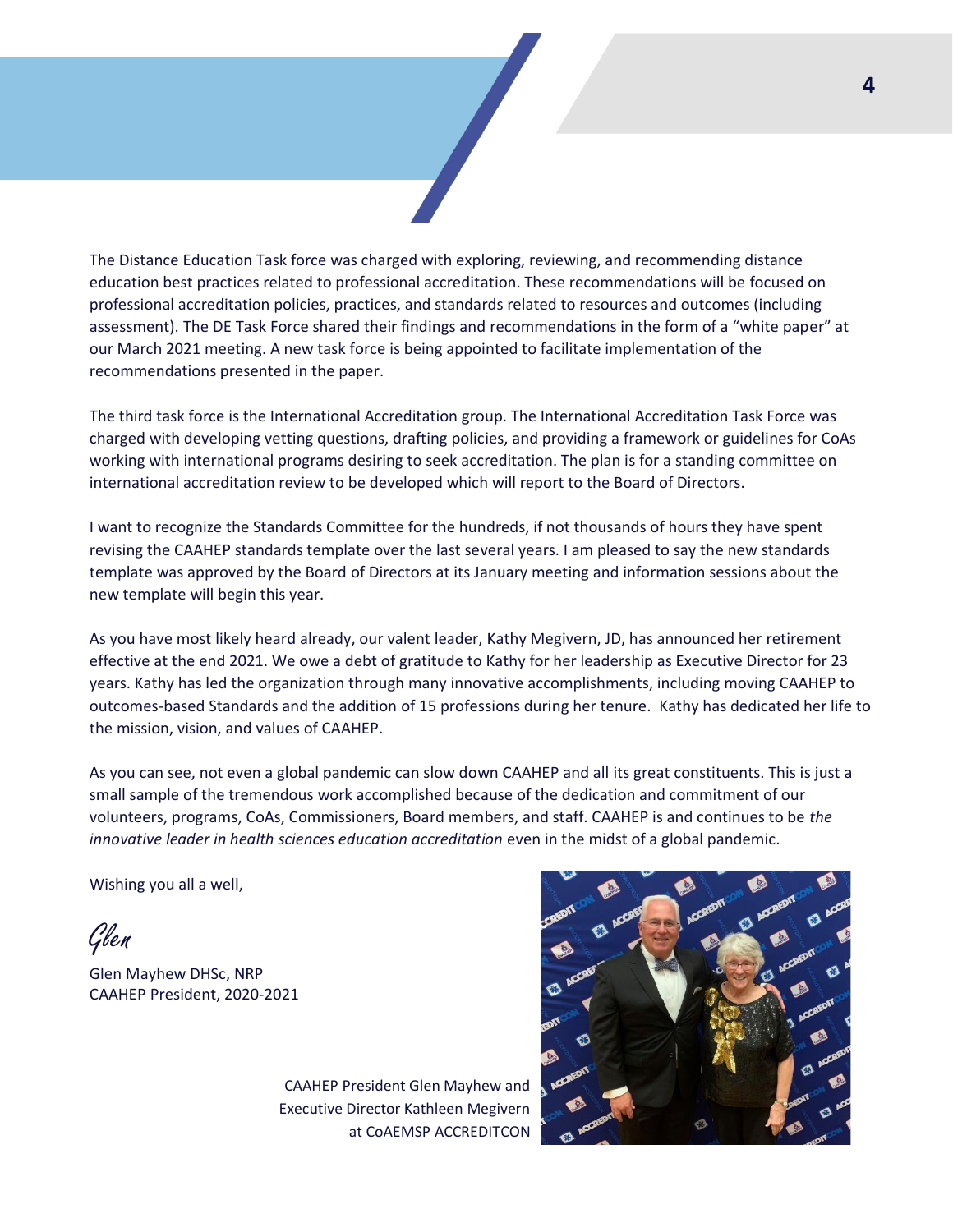## Treasurer's Report



The 2020-2021 fiscal year has been financially healthy year for CAAHEP. As the COVID-19 pandemic disrupted normal business travel, CAAHEP spent no money on travel/meeting expenses, which is one of the largest budget areas for the Commission.

Catherine Carter, MA CAAHEP Treasurer, 2020-2021

#### **COMMISSION ON ACCREDITATION OF ALLIED HEALTH EDUCATON PROGRAMS STATEMENT OF FINANCIAL POISTION JUNE 30, 2021**

(with comparative financial information for June 30, 2020)

| <b>ASSETS:</b>                                    | 2021 |           | 2020 |           |
|---------------------------------------------------|------|-----------|------|-----------|
| <b>Current Assets:</b>                            |      |           |      |           |
| Cash and Cash Equivalents                         | \$   | 564,670   | \$   | 393,876   |
| <b>Prepaid Expenses</b>                           |      | 32,548    |      | 43,358    |
| <b>Security Deposits</b>                          |      | 600       |      | 600       |
| <b>Total Current Assets</b>                       | \$   | 597,818   | \$   | 437,834   |
| Investments                                       | \$   | 1,578,951 | \$   | 1,608,675 |
| Fixed Assets, Net                                 | \$   | 1,002,911 | \$   | 418,713   |
| <b>Total Assets</b>                               | \$   | 3,179,680 | \$   | 2,465,222 |
| <b>LIABILITIES AND NET ASSETS</b>                 |      |           |      |           |
| <b>LIABILITIES:</b>                               |      |           |      |           |
| <b>Accounts Payable &amp; Accrued Liabilities</b> | \$   | 27,228    | \$   | 18,179    |
| <b>Accrued Annual Leave</b>                       |      | 16,205    |      | 12,700    |
| Deferred Income                                   |      | 542,509   |      | 453,056   |
| <b>Total Current Liabilities</b>                  | \$   | 585,942   | \$   | 483,935   |
| Net Assets:                                       |      |           |      |           |
| Unrestricted                                      | \$   | 2,593,738 | \$   | 1,981,287 |
| <b>Total Net Assets</b>                           | \$   | 2,593,738 | \$   | 1,981,287 |
| <b>Total Liabilities &amp; Net Assets</b>         | \$   | 3,179,680 | \$   | 2,465,222 |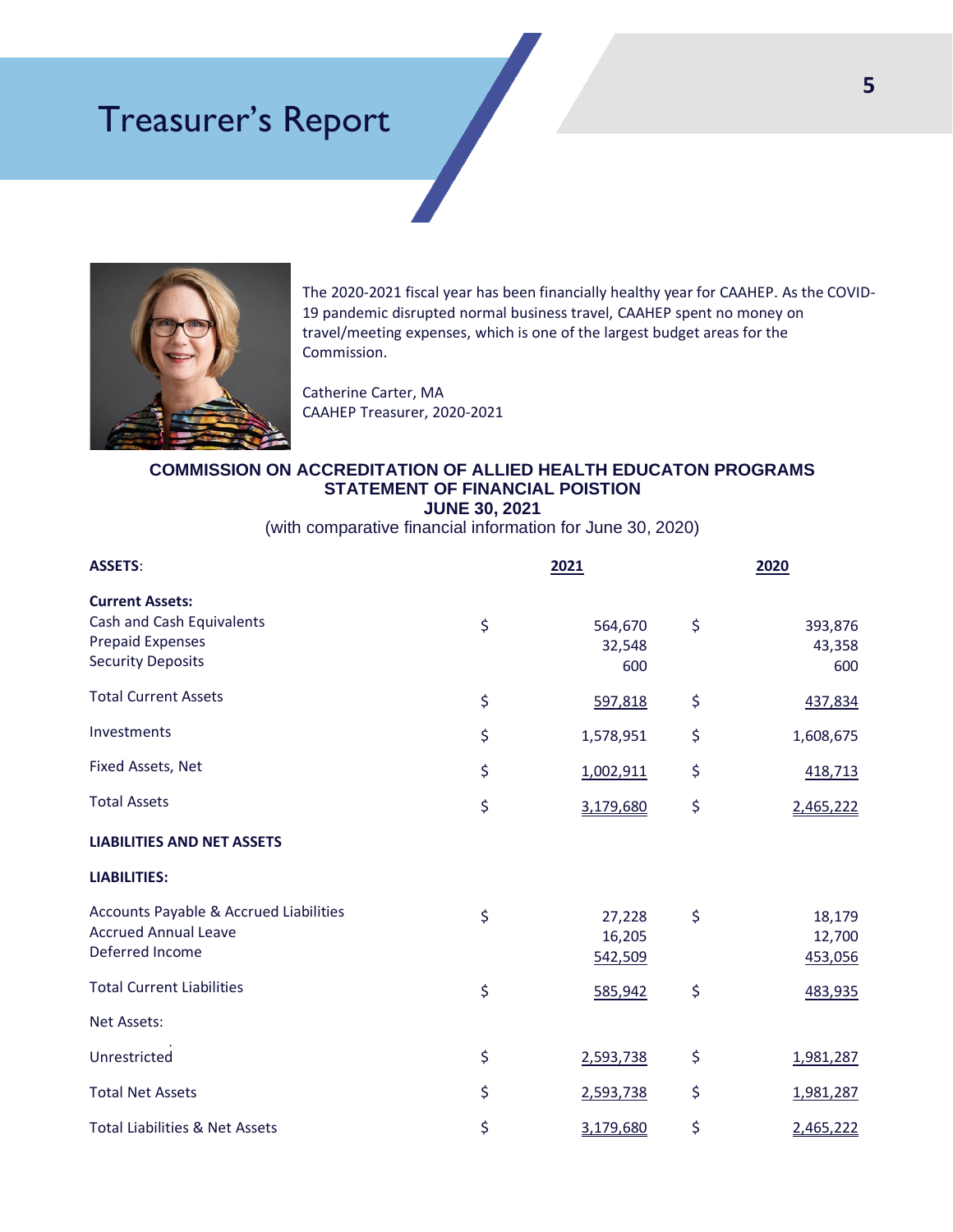#### **COMMISSION ON ACCREDITATION OF ALLIED HEALTH EDUCATON PROGRAMS STATEMENT OF ACTIVITIES FOR THE YEAR ENDED JUNE 30, 2021**

(with comparative financial information for June 30, 2020)

| <b>SUPPORT AND REVENUE:</b>                   | 2021            |    | 2020      |  |
|-----------------------------------------------|-----------------|----|-----------|--|
| <b>Revenue:</b>                               |                 |    |           |  |
| Sponsorship Fees                              | \$<br>231,300   | \$ | 239,700   |  |
| <b>Institutional Accreditation Fees</b>       | 814,807         |    | 747,925   |  |
| <b>Annual Meeting</b>                         | 5,729           |    | 18,300    |  |
| <b>Investment Income</b>                      | 38,727          |    | 34,554    |  |
| Miscellaneous Income                          | 729             |    | 4,768     |  |
| <b>Total Revenues</b>                         | \$<br>1,091,292 | \$ | 1,045,247 |  |
| <b>EXPENDITURES:</b>                          |                 |    |           |  |
| <b>Salaries and Benefits</b>                  | \$<br>447,335   | \$ | 386,400   |  |
| <b>Professional Services</b>                  | 47,101          |    | 118,973   |  |
| <b>Publications, Dues &amp; Subscriptions</b> | 45,232          |    | 36,146    |  |
| <b>Meeting and Travel</b>                     | 6,521           |    | 205,007   |  |
| <b>Contractual Services</b>                   | 164,722         |    | 198,488   |  |
| Insurance                                     | 12,601          |    | 12,203    |  |
| <b>Office Supplies</b>                        | 9,545           |    | 22,225    |  |
| Depreciation                                  | 95,834          |    | 42,249    |  |
| General & Administrative                      | 6,275           |    | 8,093     |  |
| <b>Total Expenditures</b>                     | \$<br>835,166   | \$ | 1,029,784 |  |
| <b>Unrealized Losses (Gains)</b>              | (355, 251)      |    | (41, 285) |  |
| <b>Total Expenditures &amp; Losses</b>        | \$<br>479,915   | \$ | 988,499   |  |
| Change in Net Assets                          | \$<br>611,377   | \$ | 56,748    |  |
| Prior Period Adjustment                       | 1,074           |    | 1,035     |  |
| Net Assets, Beginning of Year                 | 1,981,287       |    | 1,923,504 |  |
| Net Assets, End of Year                       | \$<br>2,593,738 | \$ | 1,981,287 |  |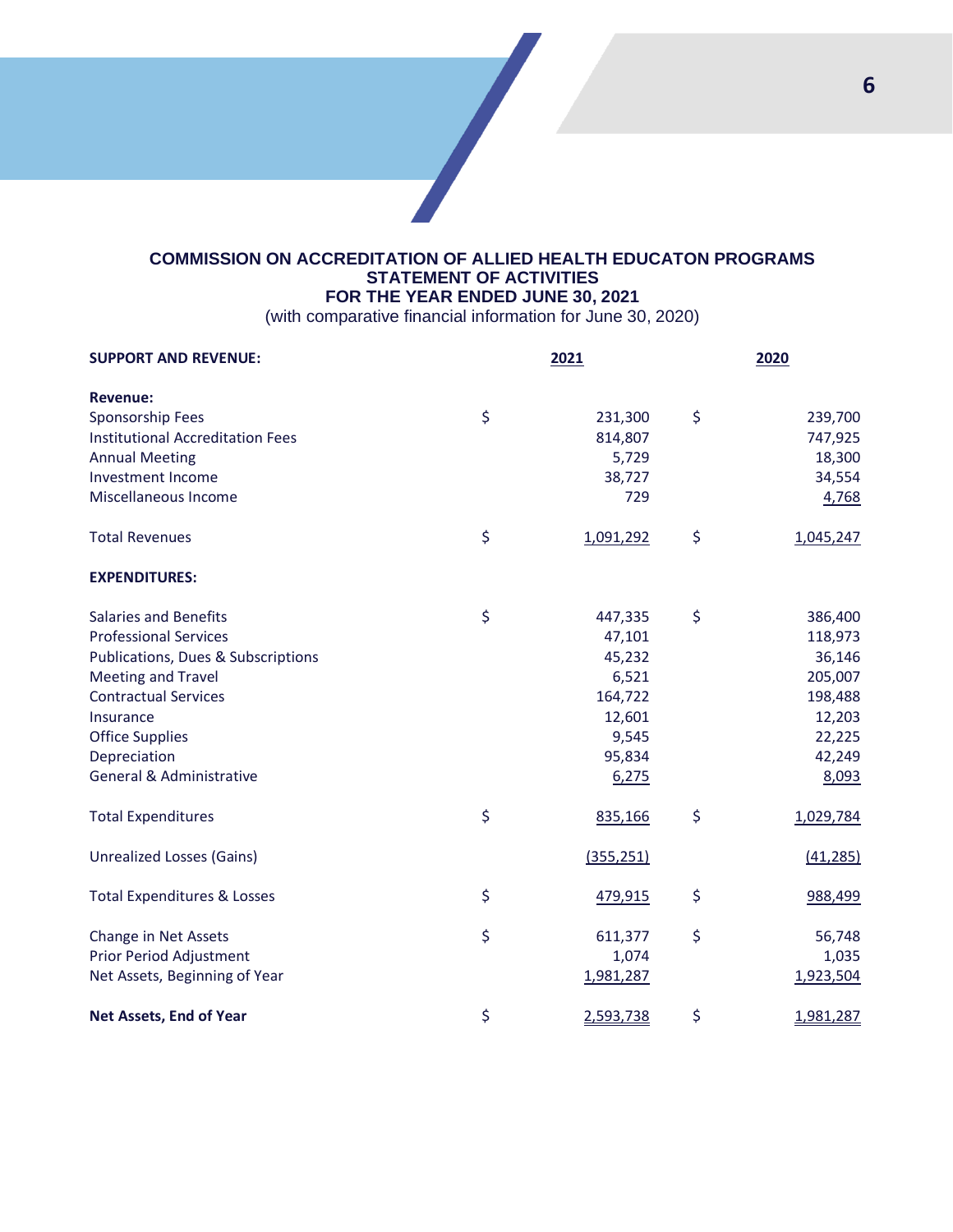## **Year in Review**

#### **Council for Higher Education Accreditation Activities**

In August 2020, CAAHEP received news that the Council for Higher Education Accreditation [\(CHEA\)](https://www.chea.org/), which is the organization that recognizes CAAHEP, approved the organization's expanded scope of practice. This mean that the following professions, which now have CAAHEP accredited programs, are recognized by CHEA: advanced cardiovascular sonographer, art therapist, assistive technology practitioners, and clinical research professionals.



#### **CAAHEP's Annual Meeting**

The CAAHEP Annual took place virtually in January 2021 with keynote speaker Cynthia Jackson-Hammond, the newly appointed President of the Council for Higher Education Accreditation. Other sessions included a Washington Update with Elise Scanlon, JD, a COVID-19 Response Update panel discussion by CoA representatives on adjustments and progress made during the pandemic, and a session on Healthcare Post-COVID: Impact on the Workforce with Lynwood Brooks, Past President of the Health Professions Network.

During the Annual Meeting, the William W. Goding Award for Exceptional Service was presented to two long-standing CAAHEP Commissioners, who both served on the Board of Directors as well as on numerous committees within the organization. The criteria for this award include advancing CAAHEP's missions and goals, assuming leadership responsibilities within CAAHEP, exhibiting notable participation in one or more CAAHEP activities and/or programs, and advancing ideas and/or new strategies to benefit the organization.



#### **Kate Feinstein, MD, FACR**

Dr. Feinstein was a member of the CAAHEP board of directors from 2014 until 2020 as a Commissioner representing the American College of Radiology (ACR). She is a fellow of the American College of Radiology, an honor bestowed on less than 12 percent of radiologists.

She has been an active member of the Joint Review Committee on Education in Diagnostic Medical Sonography (JRC-DMS). Her passion for accreditation of educational programs in sonography was evident as she served as a director, treasurer, and site visitor. This was the beginning of Kate's generosity of her time, talents, and passion for supporting a mission and advancing its goals.

As the ACR Commissioner, she continued to advance CAAHEP's purpose as a member of the CAAHEP Board of Directors. She served as an active member of the Audit/Finance, Nominations and Elections, Standards Committee, and Performance Oversight Committees, where she always provided thoughtful and timely input. She served as CAAHEP Treasurer and continues to represent CAAHEP as a liaison to Medical Assisting Education Review Board.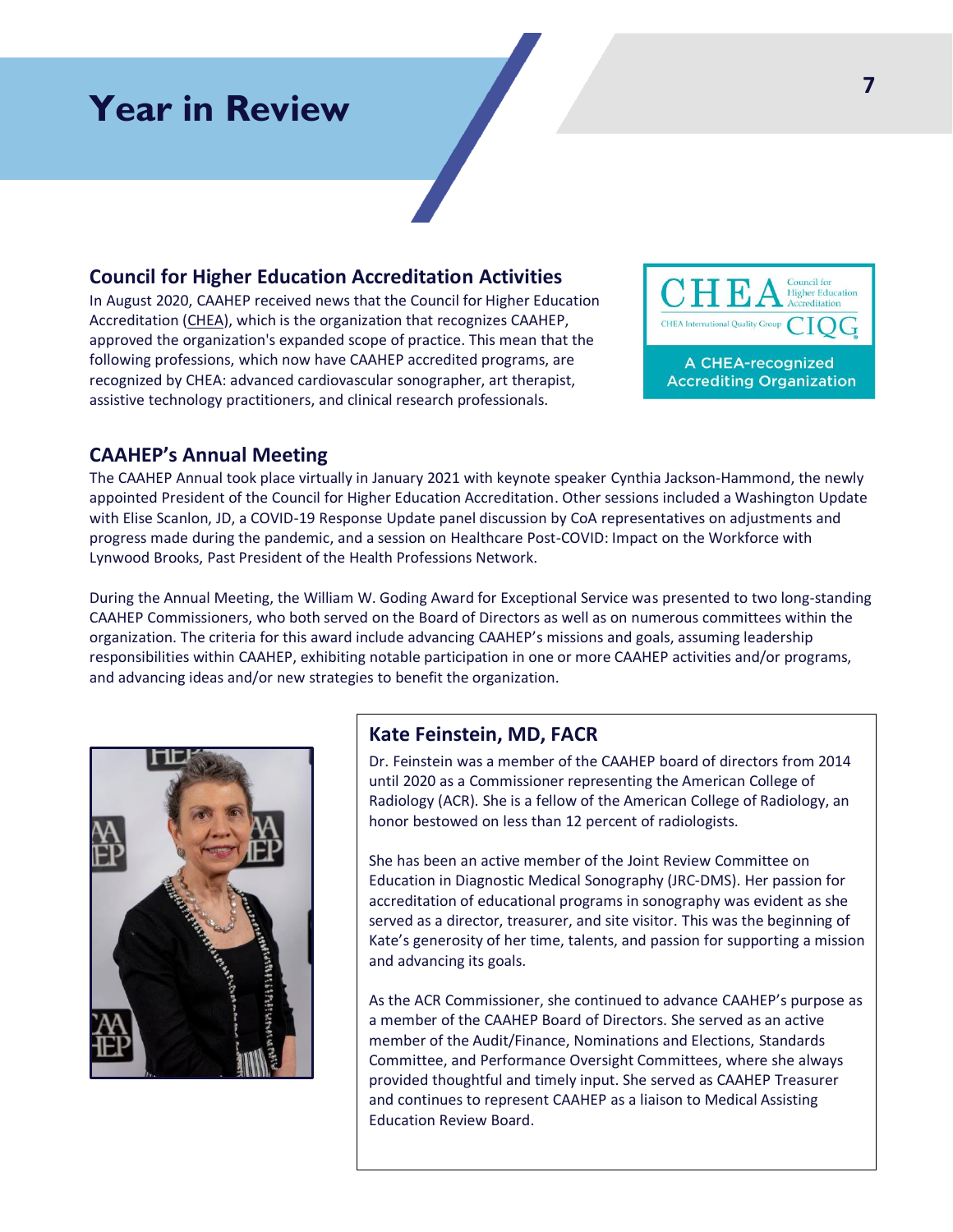#### **Douglas York, NREMT-P, PS (NAEMT)**

Doug York is well-deserving of the William W. Goding Award for Exceptional Service because he is a strong proponent for CAAHEP accreditation as demonstrated by his many acts and acceptance of multiple duties.

Doug served two terms on the CAAHEP Board, and while doing so, he has served as an active member of the Recommendation Review Committee. He assumed responsibility for CAAHEP special programs, including serving as Liaison to two CoAs, the Joint Review Committee for Cardiovascular Technology and the Rehabilitation Engineering and Assistive Technology Education Committee on Accreditation. These are positions he continues to hold even after his term on the Board has concluded. He is noted for his guidance and willingness to help the CoAs succeed.

He serves as a site visitor for the cardiovascular technology, assistive technology, and EMS-Paramedic CoAs. In addition, Doug has conducted site visitor training at the CAAHEP level, as well as the CoA level with assistive technology, blood banking, and EMS-Paramedic.

He is always willing to share his expertise on committees and task forces and served as a contributing member on the Distance Education Task Force and Site Visitor Training Task Force. Doug engages in tough conversations on advancing ideas and/or new strategies to benefit the organization.

Advancing CAAHEP's mission is the foundation of Doug's past and continued involvement with CAAHEP. Doug is humble and kind and is willing to support the organization's mission where he is needed. He is truly worthy of the William W. Goding Award for Exceptional Service, and CAAHEP is fortunate to have him as a valuable resource.

New at this year's Annual Meeting was a special recognition of individuals that have served our Committees on Accreditation. These CAAHEP "Superheroes" were selected by the CoA and were presented to the attendees at the meeting and highlighted in the *CAAHEP Communiqué* throughout the year. Here are the Superheroes we saluted in January:

- Michelle Bierig, PhD, MPH, ACS, RDCS, RDMS, RCS, CPHQ, FSDMS, FASE, from the Committee on Accreditation for Advanced Cardiovascular Sonography
- Janet Kempf, ATR-BC, from the Accreditation Council on Art Therapy Education
- Michael Boytin, CRNA, EdD, from the Committee on Accreditation for Anesthesia Technology Education
- Richard Bassi, MMSc, Med, CAA from the Accreditation Recommendation Committee for the Anesthesiologist Assistant



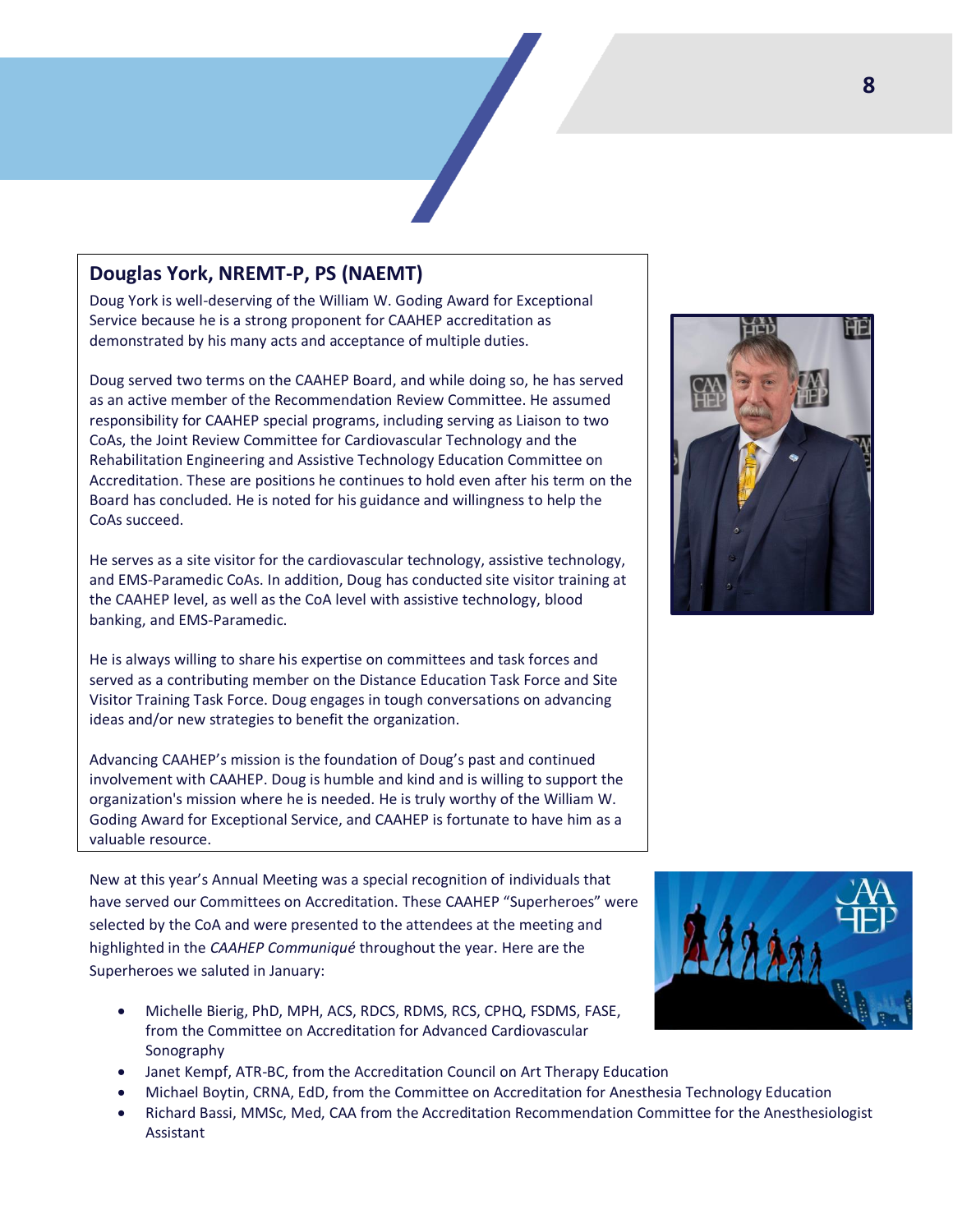- David Becker, MA, NPR, from the Committee on Accreditation of Educational Programs for the Emergency Medical Services Professions
- Sarah Marino, PhD, from the Medical Assisting Education Review Board
- Karen M. Atkison, MPA, CT(ASCP) from the Cytotechnology Programs Review Committee
- The Accreditation Committee Perfusion Education chose to recognize a group of Superheroes including Linda Cantu, Edward Delaney, Edward Evans, Kristin Kallies, Bradley Kulat, Deborah Lowery Adams, Nicole Michaud, Linda Mongero, David Palmer, William Riley, Brian Schwartz, Emily Thunstrom-Kahring, and Craig Voleka.
- Megan Hunsinger, EdD, RCIS, RCES, CRAT, FSICP, from the Joint Review Committee on Education in Cardiovascular Technology
- Becky Spencer, PhD, RN, IBCLC, from the Lactation Education Accreditation and Approval Review Committee
- Robin Seabrook from the National Commission on Orthotic and Prosthetic Education
- The Joint Review Committee on Education in Diagnostic Medical Sonography recognized Sheryl Goss, MS, RT(R), RDMS, RDCS, RVT, and Catherine Rienzo, MS, RDMS, FSDMS, RT(R)
- Teresa Beck, PhD, CTRS, FDRT from Committee on Accreditation of Recreational Therapy Education
- Marjorie Neidecker, PhD, Meng, RN, CCRP from the Committee on Accreditation of Academic Programs in Clinical Research
- Erin Monroy from the Accreditation Review Council on Education in Surgical Technology and Surgical Assisting

#### **CAAHEP Board Activities**

The CAAHEP Board accomplished much in this fiscal year, including selecting a new Recent Graduate Commissioner from 43 applicants. Kevin Sloss, BS, RMA(AMT), MHA(c), a graduate of the CAAHEP accredited medical assisting program at Malcolm X College was selected. In addition, six other recent graduates who applied for the Commissioner position were selected to serve on a Recent Graduate Task Force. The Board also approved numerous policy changes including:

- Policy 401.C.6. a change was made to clarify who in the sponsoring organization can sign endorsement letters of the CAAHEP Standards
- Policy 103 Geographic Scope additions were made to address International Accreditation
- Policy 115.B. Characteristics of an International-based Program sponsor was developed for the International Accreditation policies

The Board also approved the addition of an appendix of international accreditation or quality assurance organization be included in the Policy Manual as a resource for international programs seeking CAAHEP accreditation.

A new initiative this year was the appointment of the Distance Education Task Force (DETF). Its goal is to explore, review, and develop best practice recommendations on distance education as related to professional accreditation. The recommendations were published in a White Paper in March 2021, and focus on professional accreditation policies, practices, and standards related to resources and outcomes, including assessment. The White Paper is available on the CAAHEP website.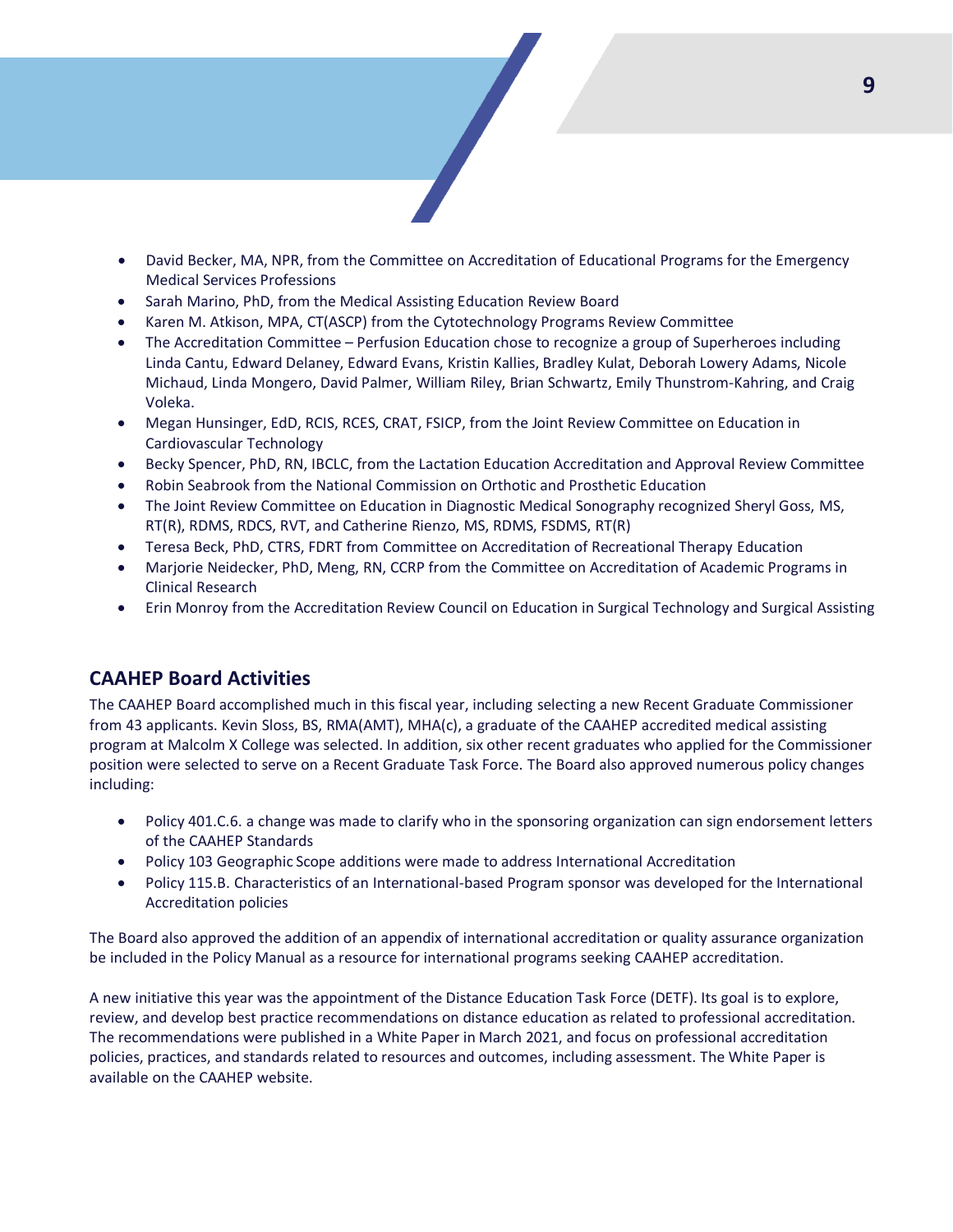#### **CAAHEP Commissioner Business Meeting**

CAAHEP Commissioners met virtually in April 2021 for the Annual Business Meeting. A Bylaws addition of the International Accreditation Review Committee was presented and approved. Due to the 2020 Bylaws amendments, which downsized the CAAHEP Board of Directors, there were no open seats on the Board to be filled, as the slate of nominees was comprised of Board members eligible for a second term. The slate of nominees was approved.

#### **CoA Relations and Support**

What began as an avenue to stay connected with the CoAs during the pandemic, CoA Connections is now a bimonthly virtual meeting of the CAAHEP staff, CoA leaders, and liaisons to review policy updates, Board activities, and open discussion on different topics. This additional communication has become a valuable resource for all. CAAHEP continues to provide services to the CoAs in the way of access to virtual meeting service subscriptions, access to online survey subscriptions, and annual report management system. CAAHEP also supports the CoA leadership by providing a Leadership Conference for CoA Chairs and CoA Summer Workshop for the staff members. While these two meetings have historically been held face-to-face, CAAHEP has been able to continue them virtually over the past two years. In addition, CAAHEP offers a scholarship to attend the spring or summer Association of Specialized and Professional Accreditors conferences.

#### **Program Support**

CAAHEP provides continual support of programs through review of program information and annual report assistance. Program representatives are welcome at CAAHEP's Annual Meeting and webinars are often provided on accreditation processes and issues. This fiscal year, CAAHEP hosted the webinar *"Understanding the New Federal Regulation on Licensure Disclosures,*" which discussed the new federal regulation that calls on Title IV-eligible entities to list all professional licenses that are required for employment for graduates of the various programs that are offered.

#### **Standards and Guidelines**

The CAAHEP Standards Committee worked with xx CoAs this year on Standards revisions and with one on the initial drafting of Standards. These efforts resulted in two sets of Standards revisions brought to the Board for approval. The *Standard and Guidelines for the Accreditation of Educational Programs in Diagnostic Medical Sonography* and the *Standards and Guidelines for Accreditation of Educational Programs in Kinesiology* were reviewed, updated, and approved. In addition, the Standards Committee continued its work on the new Standards Template, culminating in the posting of the proposed Template for comments, with the goal of bringing the new Standards Template to the Board for approval in 2022.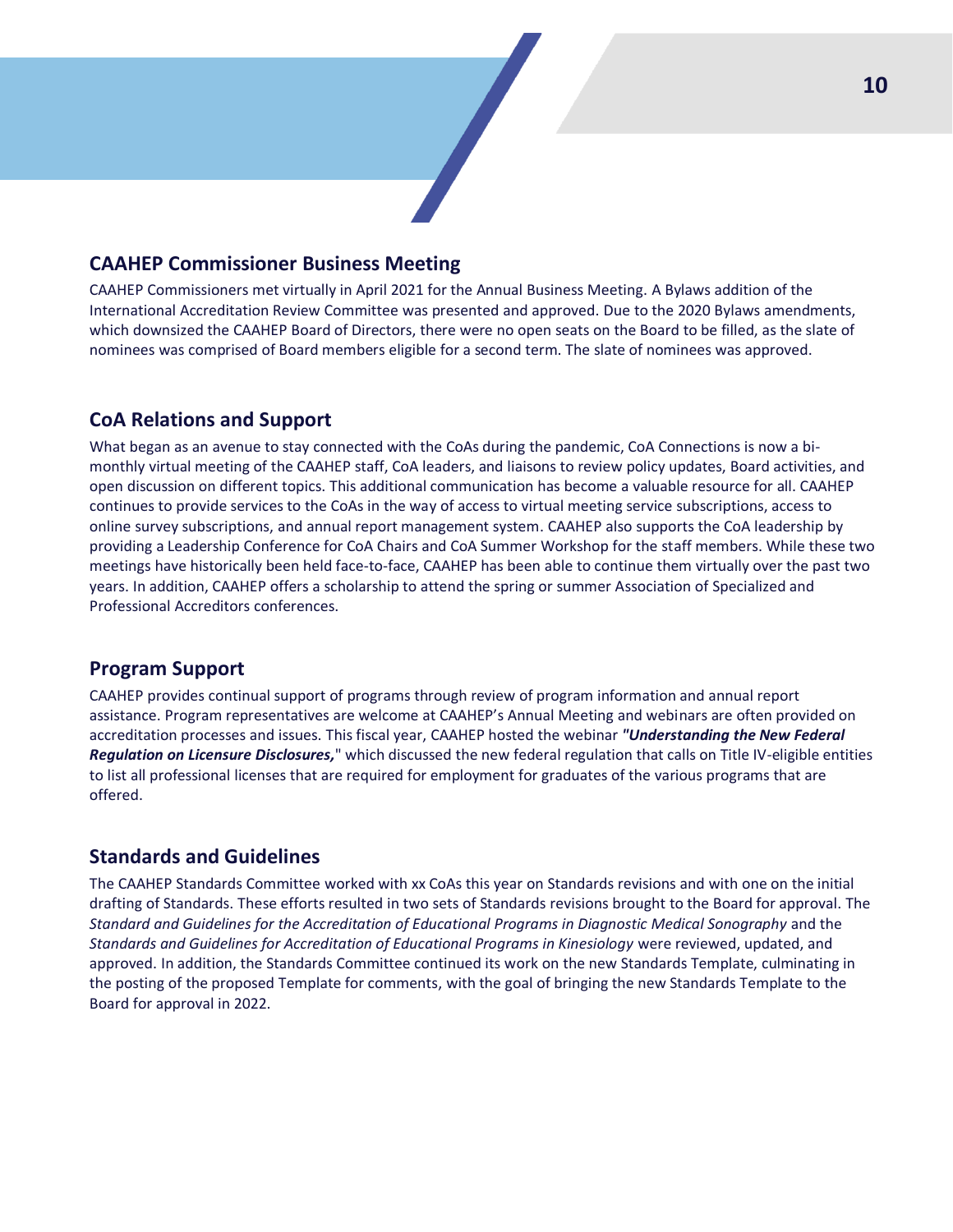## **ACCREDITATION ACTIVITIES**

#### **Summary of Accreditation Actions**

At the conclusion of the 2020-2021 fiscal year, CAAHEP had 2,241 accredited programs in 27 professions. Four professions are in development of their Standards or have recently had Standards approved and have not yet reviewed programs. These are Inclusive Rehabilitation Sciences, Orthoptics, Orthotist and Prosthetist Assistant, and Pedorthic Education. CAAHEP acted on 203 recommendations last fiscal year, and the chart below shows the number of accreditation actions that were taken, detailed by profession and accreditation status. While the Assistive Technology, Clinical Research, Cytotechnology, Exercise Physiology, Exercise Science, Kinesiotherapy, Medical Illustration, Orthotic and Prosthetic Technician, Orthotist and Prosthetist Assistant, Personal Fitness Trainer and Respiratory Care professions have approved Standards, they did not have any programs accredited this year.

| <b>Professions</b>                     | <b>Initial</b> | <b>Continuing</b> | <b>Probation</b> | Withdrawn | <b>Withheld</b> | <b>Total</b>   |
|----------------------------------------|----------------|-------------------|------------------|-----------|-----------------|----------------|
| <b>Advanced Cardiovascular</b>         |                |                   |                  |           |                 |                |
| Sonography                             | $\mathbf 0$    | $\mathbf{1}$      | 0                | $\Omega$  | $\Omega$        | $\mathbf{1}$   |
| <b>Anesthesia Technology</b>           | $\Omega$       | 1                 | 1                | 0         | $\Omega$        | $\overline{2}$ |
| <b>Anesthesiologist Assistant</b>      | $\Omega$       | $\mathbf{1}$      | $\Omega$         | 0         | $\Omega$        | $\mathbf{1}$   |
| <b>Art Therapy</b>                     | 3              | 0                 | $\mathbf 0$      | 0         | $\Omega$        | 3              |
| <b>Cardiovascular Technology</b>       | 4              | 8                 | $\Omega$         | 0         | $\Omega$        | 12             |
| <b>Diagnostic Medical Sonography</b>   | 14             | 30                | 5                | 0         | 1               | 50             |
| <b>Emergency Medical Services-</b>     |                |                   |                  |           |                 |                |
| <b>Paramedic</b>                       | 6              | 35                | 1                | 1         | $\Omega$        | 43             |
| <b>Intraoperative Neurophysiologic</b> |                |                   |                  |           |                 |                |
| <b>Monitoring</b>                      | 1              | $\Omega$          | $\Omega$         | 0         | $\mathbf{0}$    | 1              |
| <b>Medical Assisting</b>               | 9              | 43                | 1                | 0         | $\Omega$        | 53             |
| <b>Neurodiagnostic Technology</b>      | 3              | $\mathbf 0$       | $\mathbf{1}$     | 0         | $\Omega$        | 4              |
| <b>Orthotist/Prosthetist</b>           | $\Omega$       | 1                 | $\Omega$         | 0         | $\Omega$        | $\mathbf{1}$   |
| <b>Perfusion</b>                       | $\Omega$       | $\overline{2}$    | $\mathbf 0$      | 0         | $\Omega$        | $\overline{2}$ |
| <b>Polysomnographic Technology</b>     | $\mathbf{1}$   | $\mathbf 0$       | $\mathbf 0$      | 0         | $\mathbf{0}$    | $\mathbf{1}$   |
| <b>Recreational Therapy</b>            | 1              | $\mathbf{1}$      | $\mathbf 0$      | $\Omega$  | $\mathbf{0}$    | $\mathcal{P}$  |
| <b>Specialist Blood Bank</b>           |                |                   |                  |           |                 |                |
| <b>Technology/Transfusion Medicine</b> | $\mathbf{0}$   | $\mathcal{P}$     | $\Omega$         | $\Omega$  | $\Omega$        | $\mathcal{P}$  |
| <b>Surgical Assisting</b>              | $\mathfrak{D}$ | $\mathbf 0$       | $\Omega$         | 0         | $\Omega$        | $\overline{2}$ |
| <b>Surgical Technology</b>             | 9              | 12                | $\overline{2}$   | 0         | $\mathbf{0}$    | 23             |
| <b>TOTAL:</b>                          | 53             | 137               | 11               | 1         | 1               | 203            |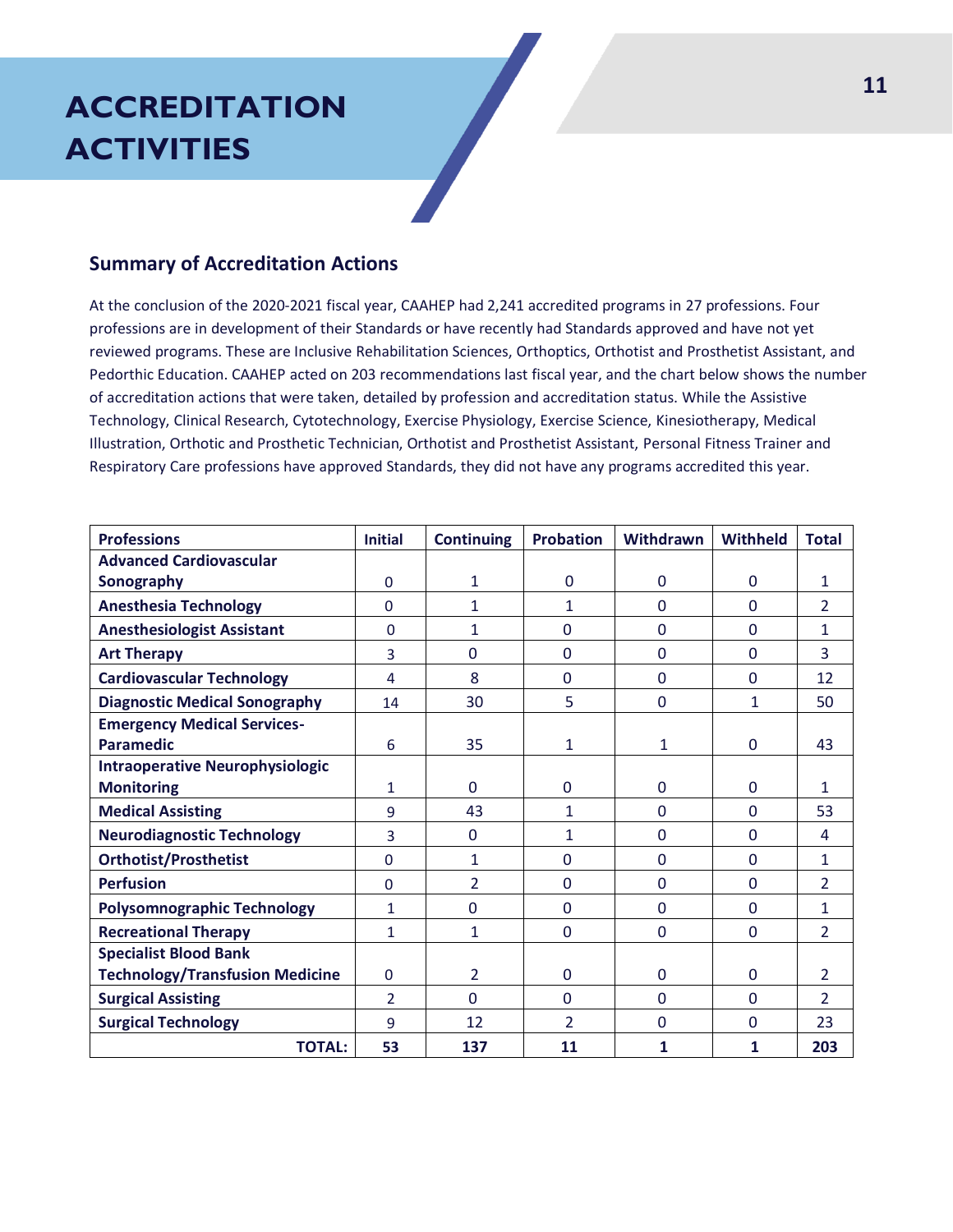# 

#### **Voluntary Withdrawal**

The number of programs that exercised the right to voluntarily withdraw from accreditation during the 2019-2020 fiscal year decreased from the previous year.

| <b>Fiscal Year</b> | <b>Number of Voluntary Withdrawals</b> |
|--------------------|----------------------------------------|
| 2004-2005          | 38                                     |
| 2005-2006          | 83                                     |
| 2006-2007          | 41                                     |
| 2007-2008          | 40                                     |
| 2008-2009          | 38                                     |
| 2009-2010          | 25                                     |
| 2010-2011          | 36                                     |
| 2011-2012          | 48                                     |
| 2012-2013          | 44                                     |
| 2013-2014          | 67                                     |
| 2014-2015          | 99                                     |
| 2015-2016          | 78                                     |
| 2016-2017          | 90                                     |
| 2017-2018          | 69                                     |
| 2018-2019          | 116                                    |
| 2019-2020          | 60                                     |
| 2020-2021          | 49                                     |

The number of programs, by profession, that exercised the right to voluntarily withdraw is outlined as follows:

| <b>Profession</b>                    | <b>Number of Programs Withdrew</b> |
|--------------------------------------|------------------------------------|
| <b>Cardiovascular Technology</b>     |                                    |
| Cytotechnology                       |                                    |
| <b>Diagnostic Medical Sonography</b> | 4                                  |
| <b>EMS-Paramedic</b>                 |                                    |
| <b>Medical Assisting</b>             | 24                                 |
| <b>Polysomnographic Technology</b>   |                                    |
| <b>Surgical Technology</b>           | 10                                 |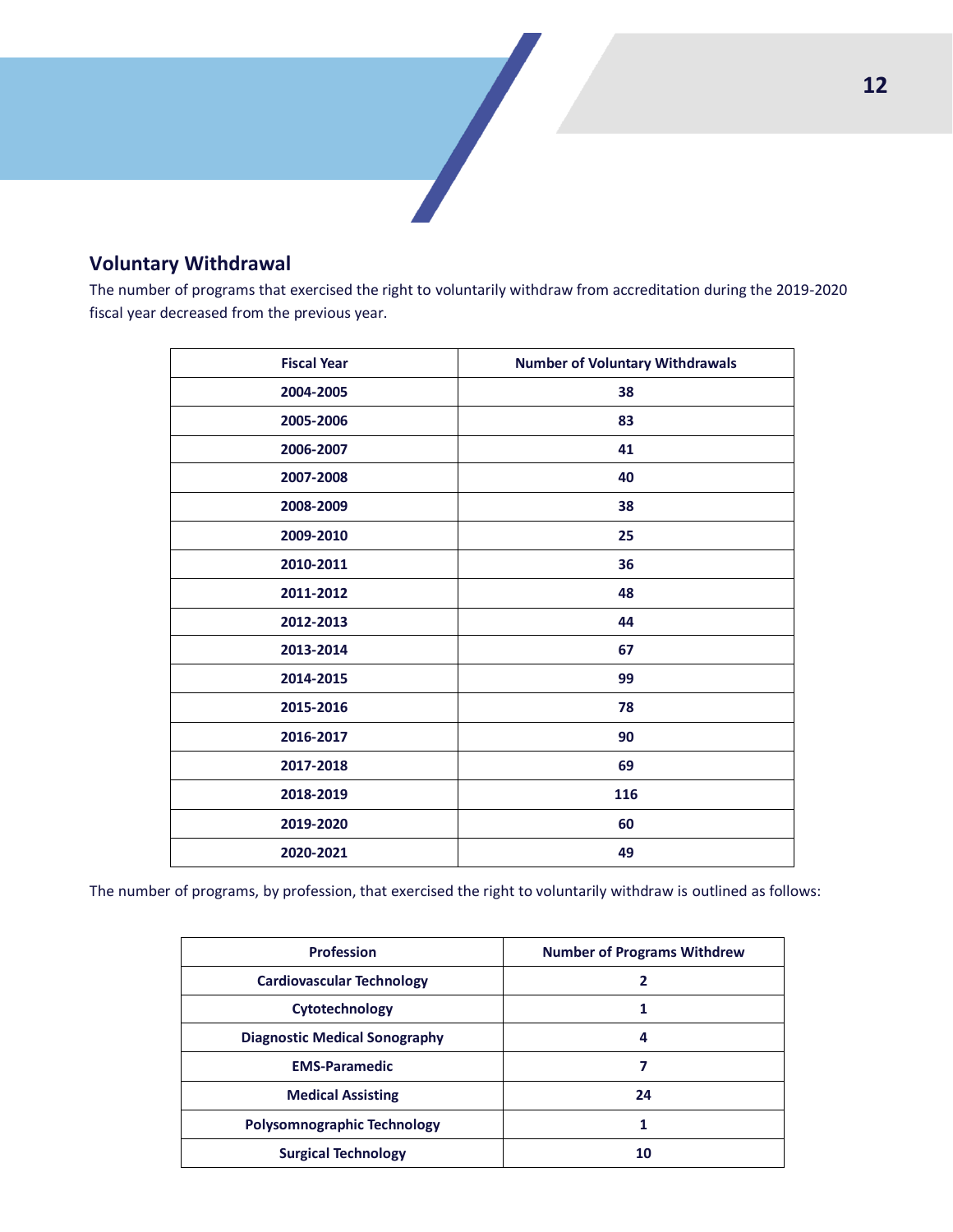## **Accredited Programs by Profession**

The following chart reports the number of accredited programs by each profession and sorted by accreditation status as of June 30, 2021, the end of the fiscal year. The Emergency Medical Services — Paramedic profession has 96 programs under Letter of Review status as they work toward initial accreditation.

| <b>Profession</b>                         | <b>Initial</b> | <b>Continuing</b> | <b>Probation</b> | <b>Inactive</b> | <b>Total</b>   |
|-------------------------------------------|----------------|-------------------|------------------|-----------------|----------------|
| <b>Advanced Cardiovascular Sonography</b> | 1              | 1                 |                  | 0               | $\overline{2}$ |
| Anesthesia Technology                     | 3              | $\mathbf{1}$      | 1                | 0               | 5              |
| Anesthesiologist Assistant                | 1              | 11                | $\mathbf{0}$     | $\Omega$        | 12             |
| Art Therapy                               | 17             | $\Omega$          | $\mathbf{0}$     | $\Omega$        | 17             |
| <b>Assistive Technology</b>               | 3              | $\mathbf 0$       | $\mathbf 0$      | 0               | 3              |
| Cardiovascular Technology                 | 18             | 79                | $\mathbf 0$      | $\mathbf 0$     | 97             |
| <b>Clinical Research Professional</b>     | 4              | 0                 | $\mathbf 0$      | 0               | 4              |
| Cytotechnology                            | 1              | 18                | $\Omega$         | $\mathbf{1}$    | 20             |
| <b>Diagnostic Medical Sonography</b>      | 77             | 312               | 5                | 3               | 397            |
| <b>EMS</b> - Paramedic                    | 189            | 444               | 1                | 3               | 637            |
| <b>Exercise Physiology</b>                | 5              | 9                 | $\mathbf 0$      | $\mathbf 0$     | 14             |
| <b>Exercise Science</b>                   | 24             | 42                | $\mathbf 0$      | $\mathbf 0$     | 66             |
| Intraoperative Neurophysiologic           |                |                   |                  |                 |                |
| Monitoring                                | 4              | $\mathbf 0$       | 0                | 0               | 4              |
| Kinesiotherapy                            | 0              | $\overline{2}$    | $\mathbf{0}$     | $\Omega$        | $\overline{2}$ |
| <b>Lactation Consultant</b>               | 10             | $\overline{0}$    | $\mathbf 0$      | 0               | 10             |
| <b>Medical Assisting</b>                  | 41             | 358               | 1                | 3               | 403            |
| <b>Medical Illustrator</b>                | 0              | 4                 | $\mathbf 0$      | 0               | 4              |
| Neurodiagnostic Technology                | 9              | 19                | 1                | $\Omega$        | 29             |
| <b>Orthotic and Prosthetic Technician</b> | 5              | 1                 | $\mathbf 0$      | $\Omega$        | 6              |
| Orthotist/Prosthetist                     | 0              | 13                | $\mathbf 0$      | $\mathbf 0$     | 13             |
| Perfusion                                 | $\overline{2}$ | 15                | $\mathbf 0$      | $\mathbf 0$     | 17             |
| <b>Personal Fitness Training</b>          | 3              | $\overline{2}$    | $\mathbf 0$      | $\mathbf 0$     | 5              |
| Polysomnographic Technology               | 7              | 33                | $\mathbf 0$      | $\mathbf{1}$    | 41             |
| <b>Recreational Therapy</b>               | 5              | 6                 | $\Omega$         | $\Omega$        | 11             |
| Specialist in Blood Bank Technology       | 0              | 10                | $\mathbf 0$      | $\mathbf 0$     | 10             |
| <b>Surgical Assisting</b>                 | 6              | $\overline{7}$    | $\mathbf 0$      | $\mathbf{1}$    | 14             |
| <b>Surgical Technology</b>                | 45             | 349               | $\overline{2}$   | $\overline{2}$  | 398            |
| <b>TOTAL</b>                              | 480            | 1736              | 11               | 14              | 2241           |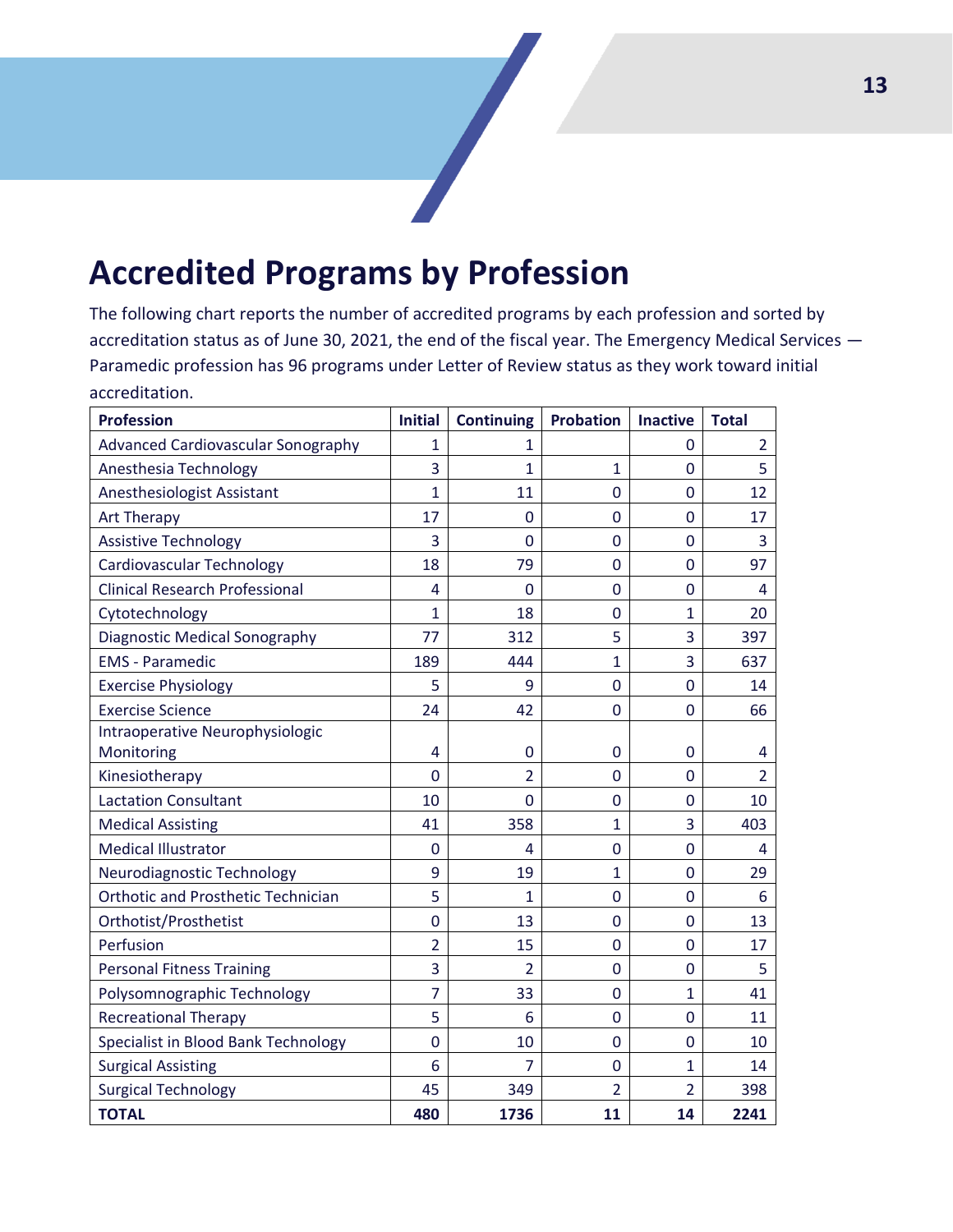



Glen Mayhew, DHSc, NRP President



Stacey Ocander, EdD Vice President



Catherine Carter, MA Treasurer



Kathryn (Katie) Kuntz, Med, RT(R), RDMS, RVT, FSDMS Secretary



Donald A. Balasa, JD, MBA





Glenda Carter, PhD Barry S. Eckert, PhD., FASAHP



Gregory Frazer, PhD, FASAHP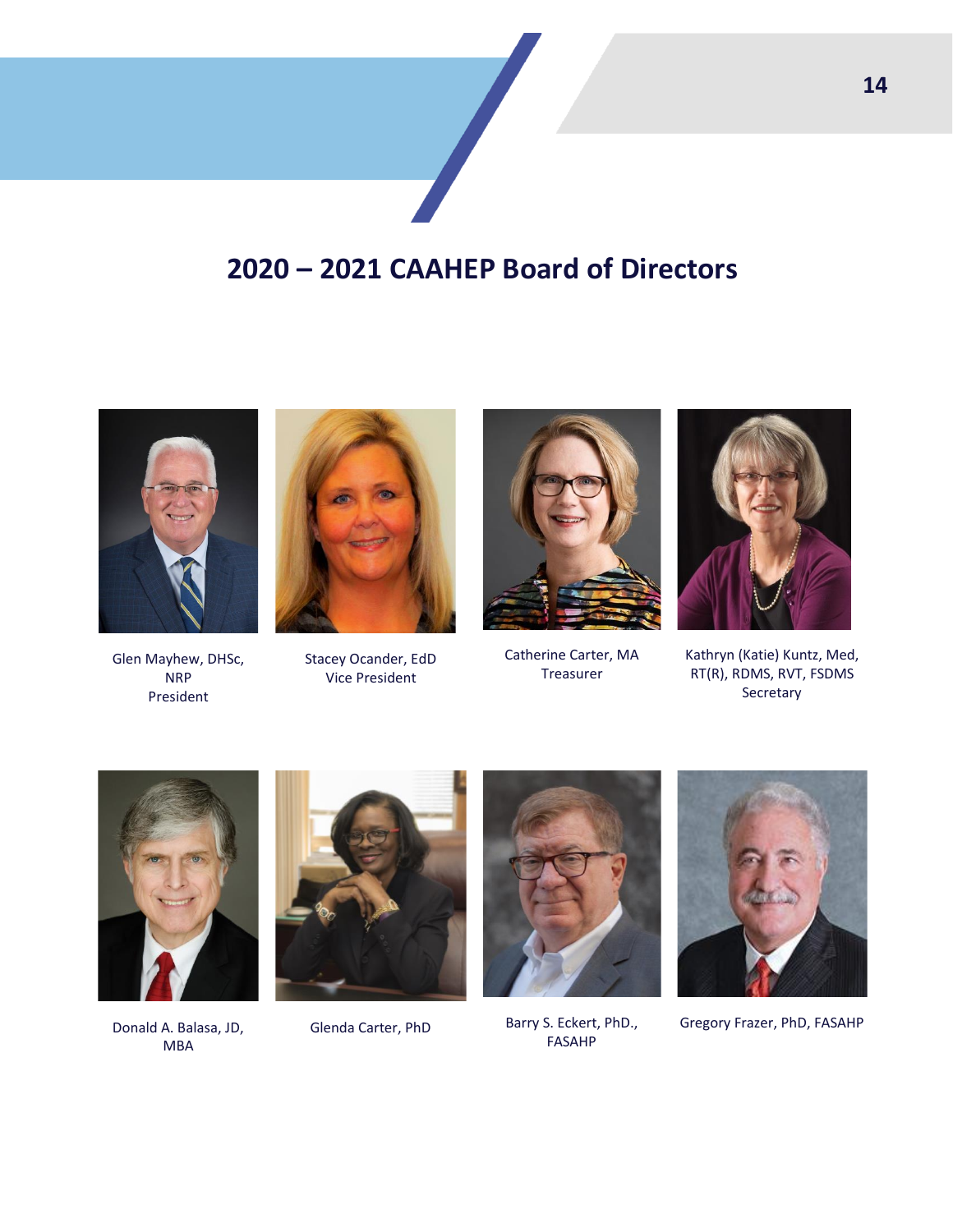





Fred Lenhoff, MA Don Martin, MEd Keith R. Orloff, CST, FAST



Jennifer L. (Jenny) Spegal, CMA (AAMA), MT, MEd Catherine Rienzo, MS, RT(R)(ARRT), RDMS, FSDMS

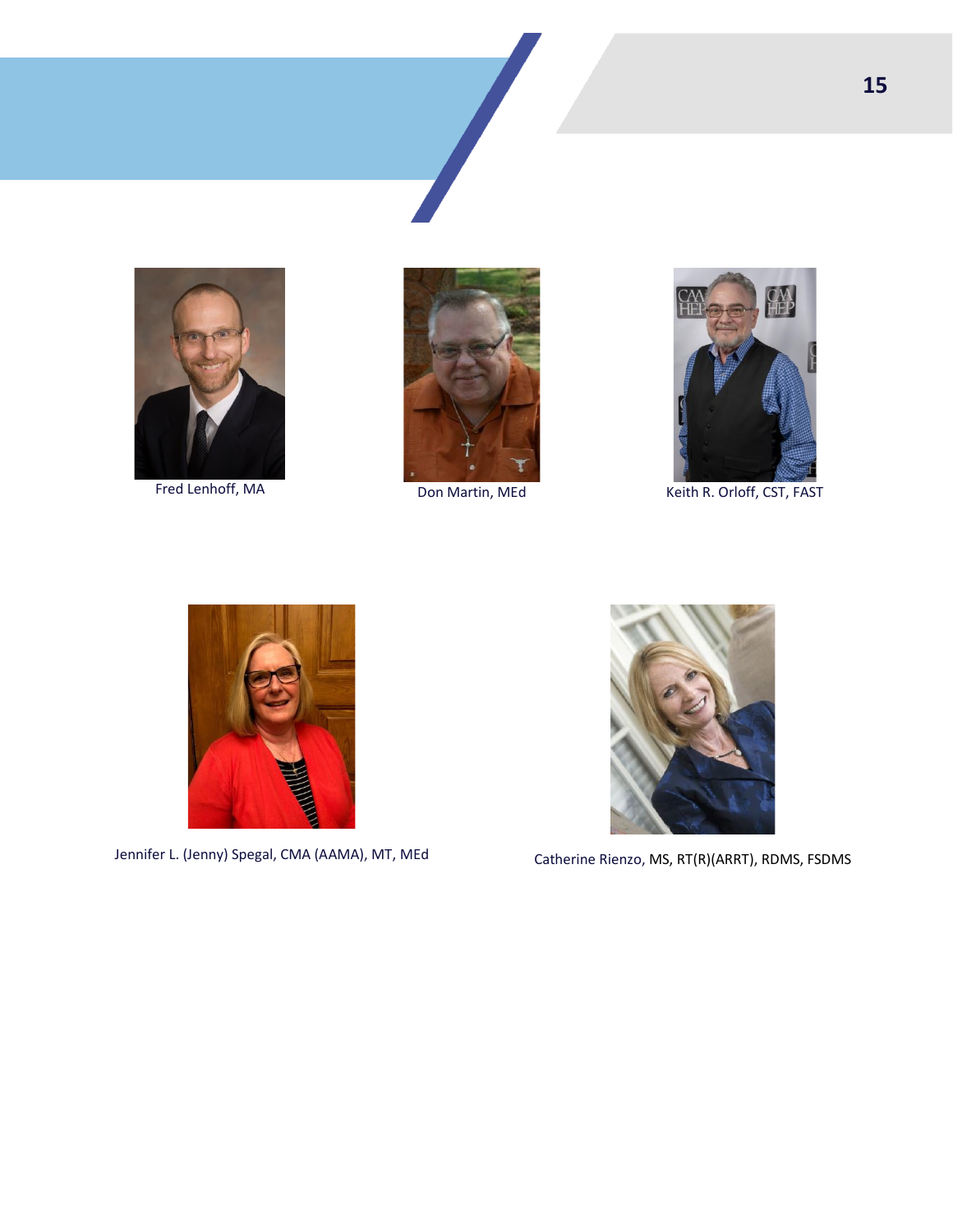## 2020-2021 CAAHEP Committees

#### **Audit Committee**

Catherine Carter, MA, Chair Donald A. Balasa, JD, MBA Barry S. Eckert, PhD., FASAHP

#### **Bylaws Committee**

Donald A. Balasa, JD, MBA, Chair Glenda Carter, PhD Fred Lenhoff, MA

#### **Governance Committee**

Glen Mayhew, DHSc, NRP, Chair Donald Balasa, JD, MBA Catherine Carter, MA Barry Eckert, PhD, FASAHP Kathryn Kuntz, Med, RT(R), RDMS, RVT, FSDMS Stacey Ocander, EdD

#### **Nominating and Elections Committee**

David Becker, MA, Paramedic, EFO, Chair Steve Sonstein, PhD, M(ASCP) Julie O'Sullivan Maillet, PhD

#### **Performance Oversight Committee**

Donald A. Balasa, JD, MBA, Chair Catherine Carter, MA Kate Feinstein, MD, FACR\* Don Martin, MEd Jennifer L. (Jenny) Spegal, CMA (AAMA), MT, MEd

#### **Planning and Development Committee**

Barry S. Eckert, PhD., FASAHP, Chair Glenda Carter, PhD Fred Lenhoff, MA Stacey Ocander, EdD

#### **Recommendation Review Committee**

Kathryn Kuntz, Med, RT(R), RDMS, RVT, FSDMS, Chair Gregory Frazer, PhD, FASAHP Catherine Rienzo, MS, RT(R)(ARRT), RDMS, FSDMS Keith Orloff, CST, FAST Douglas K. York, NREMT-P, PS, (NAEMT)\*

#### **Standards Committee**

Jennifer Anderson Warwick, MA, Chair Kate Feinstein, MD, FACR Kathryn Kuntz, Med, RT(R), RDMS, RVT, FSDMS LaCheeta McPherson, PhD Keith Orloff, CST, FAST Julie O'Sullivan Mallet, PhD Jennifer L. (Jenny) Spegal, CMA (AAMA), MT, Med

#### **Recent Graduate Task Force**

Kevin Sloss, BS, RMA (AMT), MHA(c), Chair\* Matthew Brennan, NREMT-P\* Alayna Simone Decesere, CT(ASCP)\* Jessica Pizzo, RDMS, RVT\* Ciera Price, MSPO\* Layfette Trey Watson, PhD, CSC, CPT, SNS, CSCS\*

**\*Non-Board Committee Member**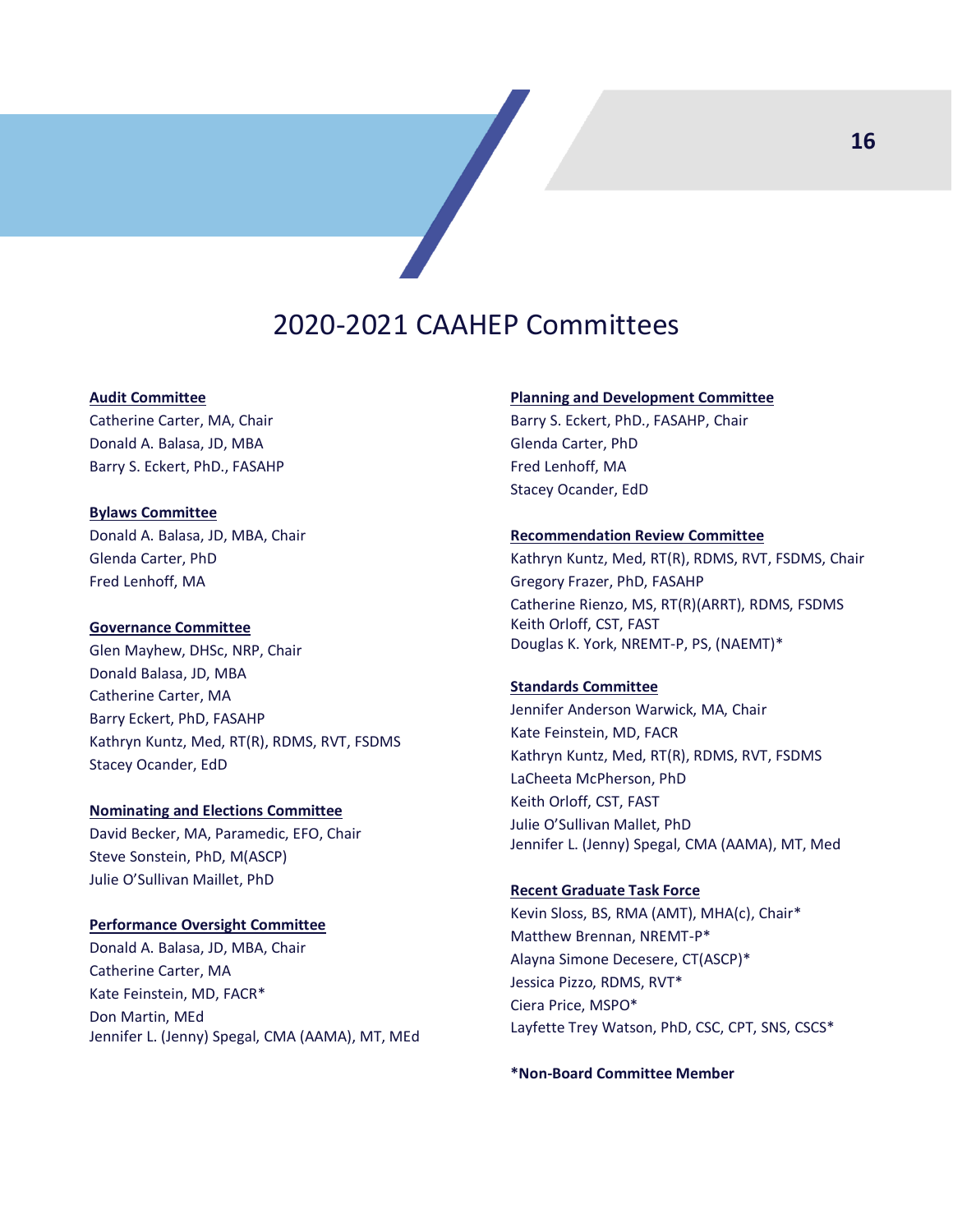

## CAAHEP Liaisons

The CAAHEP Liaison role is key to communications between the CAAHEP Board and the Committees on Accreditation. Liaisons attend the meetings of their assigned Committee on Accreditation, assist in xxx, and assure that CoA policies are in

**Advanced Cardiovascular Sonography**  Liaison: Thomas K. Skalko\*

**Anesthesia Technology**  Liaison: Greg Frazer

**Anesthesiologist Assistant**  Liaison: Glenda Carter

**Art Therapy** Liaison: Elizabeth (Betsy) Slagle\*

**Assistive Technology**  Liaison: Douglas K. York\*

**Cardiovascular Technology**  Liaison: Douglas K. York\*

**Clinical Research**  Liaison: Don Balasa

**Cytotechnology**  Liaison: Kerry Weinberg\*

**Diagnostic Medical Sonography** Liaison: Carolyn O'Daniel\*

**Exercise Sciences**  Liaison: Gregory Ferenchak\*

**Emergency Medical Services-Paramedic**  Liaison: Barry S. Eckert

**Kinesiotherapy**  Liaison: Stacey Ocander

**Lactation Consultants**  Liaison: Kathryn (Katie) Kuntz **Medical Assisting**  Liaison: Kate Feinstein\*

**Medical Illustrator**  Liaison: LaCheeta McPherson\*

**Neurodiagnostic Technologist**  Liaison: Pauletta Brown Bracy\*

**Orthoptics**  Liaison: Jennifer Anderson Warwick\*

**Orthotics and Prosthetics**  Liaison: M. LaCheeta McPherson\*

**Perfusionist**  Liaison: Fred Lenhoff

**Polysomnographic Technology**  Liaison: Cathie Rienzo

**Recreational Therapy**  Liaison: Stacey Ocander

**Rehabilitation/Disability Studies**  Liaison: Thomas Skalko\*

**Respiratory Care**  Liaison: Jenny Spegal

**Specialist in Blood Bank Technology**  Liaison: Glen Mayhew

**Surgical Technology/Surgical Assistant**  Liaison: Susan Fuchs\*

**\*Non-Board Liaison**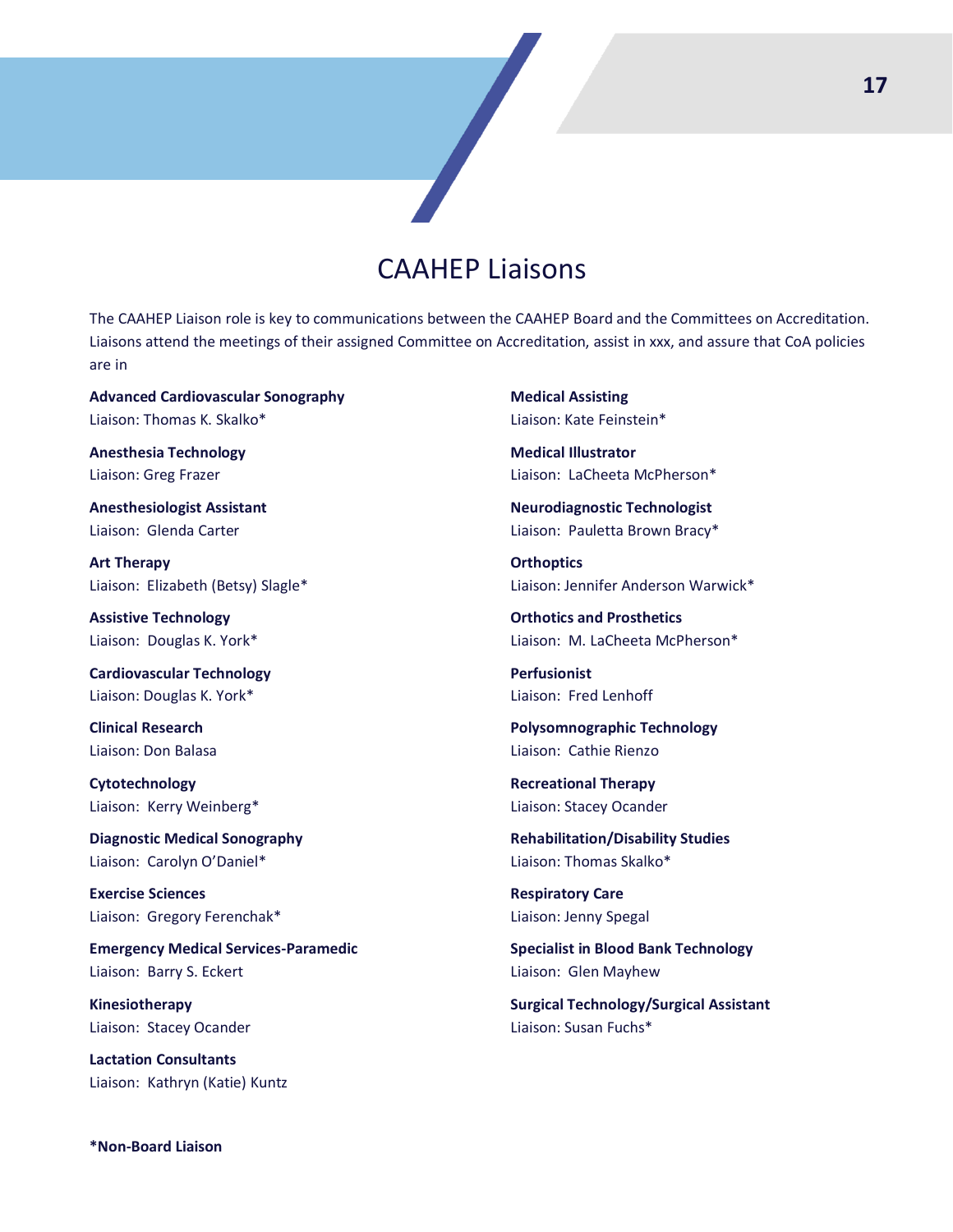## **Sponsoring Organizations and Commissioners**

**AABB (formerly American Association of Blood Banks)** *Meredith Eller*

**Accreditation Committee-Perfusion Education** *Linda Cantu*

**Accreditation Council for Art Therapy Education** *Eileen Estes* 

**Accreditation Review Committee for the Anesthesiologist Assistant** *Sam Gumbert; Jennifer Anderson Warwick (Alternate)*

**Accreditation Review Committee for the Medical Illustrator** *Shelley Wall*

**Accreditation Review Council on Education in Surgical Technology and Surgical Assisting** *Keith Orloff; Ronald Kruzel (Alternate)*

**Alliance of Cardiovascular Professionals** *Jeff Davis*

**American Academy of Anesthesiologist Assistants** *Jennifer Stever*

**American Academy of Cardiovascular Perfusion** *Linda B. Mongero*

**American Academy of Neurology** *George (Trey) Lee, III*

**American Academy of Orthotists and Prosthetists** *Kinsey Herrin*

**American Academy of Pediatrics** *Susan Fuchs*

**American Ambulance Association** *Lori Burns*

**American Art Therapy Association** *Marcia Rosal*

**American Association for Thoracic Surgery** *Sary F. Aranki*

**American Association of Medical Assistants** *Donald Balasa; Sarah Marino (Alternate)*

**American Association of Sleep Technologists (AAST)** *Joel Porquez*

**American Board for Certification in Orthotics, Prosthetics and Pedorthics** *Catherine A. Carter*

**American Board of Cardiovascular Perfusion** *Ann Guercio; David Boyne (Alternate)*

**American Clinical Neurophysiology Society** *William J. Nowack*

**American College of Cardiology** *Vacant*

**American College of Emergency Physicians** *Jeff Beeson*

**American College of Radiology** *Kate Feinstein*

**American College of Sports Medicine** *Francis Neric*

**American College of Surgeons** *Constantine Godellas*

**American Council on Exercise** *Graham Melstrand*

**American Institute of Ultrasound in Medicine** *Carolyn Deleo*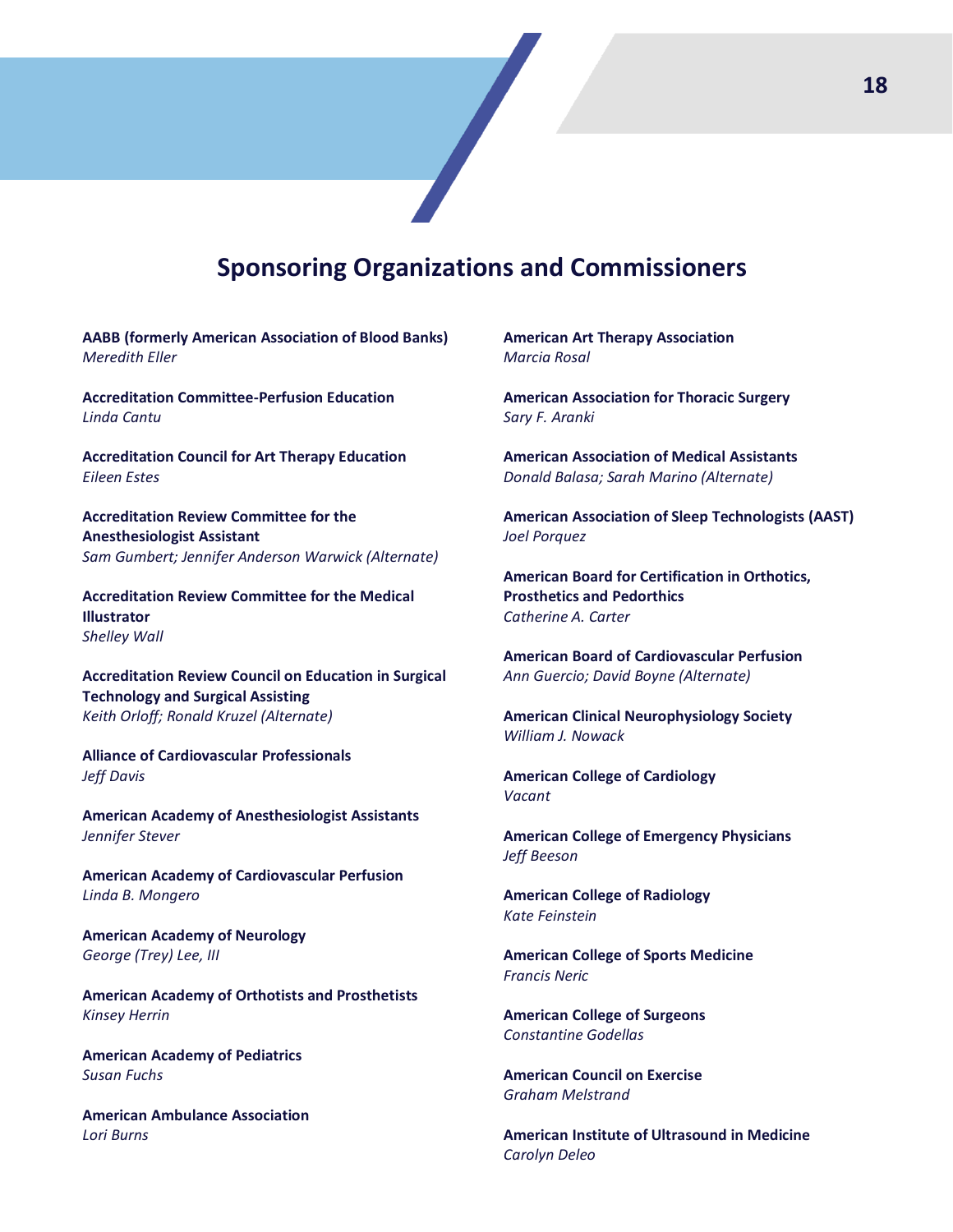

**American Kinesiotherapy Association** *Melissa Fuller Ziegler*

**American Medical Technologists** *Christopher Damon*

**American Orthoptic Council** *Alex Christoff*

**American Red Cross** *David Markenson*

**American Society for Clinical Pathology** *Amber Donnelly*

**American Society for Cytotechnology** *Michele Smith*

**American Society of Anesthesia Technologists & Technicians** *Victoria Reyes*

**American Society of Anesthesiologists** *Howard Odom*

**American Society of Cytopathology** *Robert Goulart*

**American Society of Echocardiography** *Christopher Kramer*

**American Society of ExtraCorporeal Technology** *Craig Vocelka*

**American Society of Neurophysiological Monitoring** *Barbara Tetzlaf; Joshua Mergos (Alternate)*

**American Society of Radiologic Technologists** *Myke Kudlas*

**American Therapeutic Recreation Association** *Betsy Kemeny*

**ASET - The Neurodiagnostic Society** *Linda Kelly*

**Association of Medical Illustrators** *Kathleen Jung*

**Association of Schools of Allied Health Professions** *Barry Eckert; Gregory Frazer; Julie O'Sullivan Maillet; David Shelledy; Yasmen Simonian*

**Association of Surgical Technologists** *Tiffany Howe*

**At-Large Representatives of Educational Institutions** *Linda Kerwin; Keith Monosky*

**Board of Registered Polysomnographic Technologists** *Daniel Harold*

**College of American Pathologists** *Kaitlin Sundling*

**Committee on Accreditation for Advanced Cardiovascular Sonography** *Joy Guthrie*

**Committee on Accreditation for Anesthesia Technology Education** *Marc McGaffic*

**Committee on Accreditation for Education in Neurodiagnostic Technology** *Kellee Trice*

**Committee on Accreditation for Polysomnographic Technologist Education** *Christine Robinson*

**Committee on Accreditation for Rehabilitation Engineering and Assistive Technology Education** *Mary Goldberg*

**Committee on Accreditation for the Exercise Sciences** *Benjamin C*. Thompson

**Committee on Accreditation of Academic Programs in Clinical Research** *Stephen Sonstein*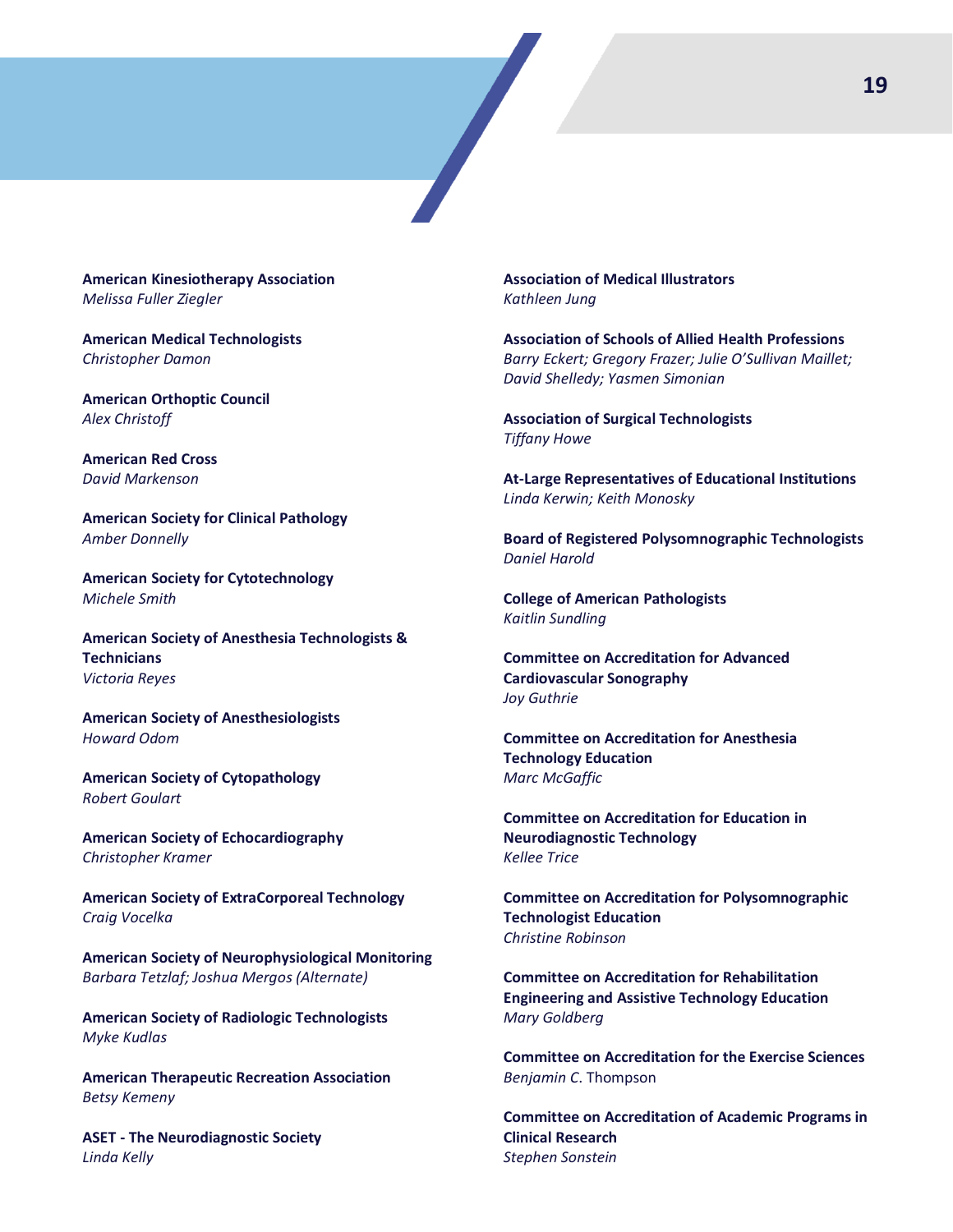**Committee on Accreditation of Education Programs for Kinesiotherapy** *Jerry Purvis*

**Committee on Accreditation of Educational Programs for the Emergency Medical Services Professions** *Douglas York*

**Committee on Accreditation of Orthoptic Fellowship Programs** *David Wheeler*

**Committee on Accreditation of Recreational Therapy Education** *Rhonda Nelson*

**Committee on Accreditation of Specialist in Blood Bank Technology Schools** *Ellen P. Kellom*

**Committee on Rehabilitation Accreditation** *Penny Willmering*

**Consortium of Academic Programs in Clinical Research** *Charles Carter*

**Cytotechnology Programs Review Committee** *Kalyani Naik; Karen Atkison (Alternate)*

**Hospital-Based Programs** *Glen Mayhew; Timothy Reitz; Donald Schnitzler*

**International Association of Fire Chiefs** *David Becker*

**International Association of Fire Fighters** *Vacant*

**International Board of Lactation Consultant Examiners** *Vacant*

**International Lactation Consultant Association** *Lisa Akers*

**Joint Review Committee on Education in Cardiovascular Technology** *Raymond Lenius*

**Joint Review Committee on Education in Diagnostic Medical Sonography** *Catherine Rienzo*

**Joint Review Committee on Education in Respiratory Care** *Carolyn O'Daniel*

**Lactation Education Accreditation and Approval Review Committee (LEAARC)** *Becky Spencer*

**Medical Assisting Education Review Board** *Jennifer Spegal*

**National Academy of Sports Medicine** *Ian Montell*

**National Association for Associate Degree Respiratory Care** *Idichandi Idicula*

**National Association of Emergency Medical Services Educators** *Chris Nollette*

**National Association of Emergency Medical Technicians** *Richard Ellis*

**National Association of EMS Physicians** *Bridgette Svancarek*

**National Commission on Orthotic and Prosthetic Education** *Robin C. Seabrook*

**National Council on Strength & Fitness** *Brian Biagioli*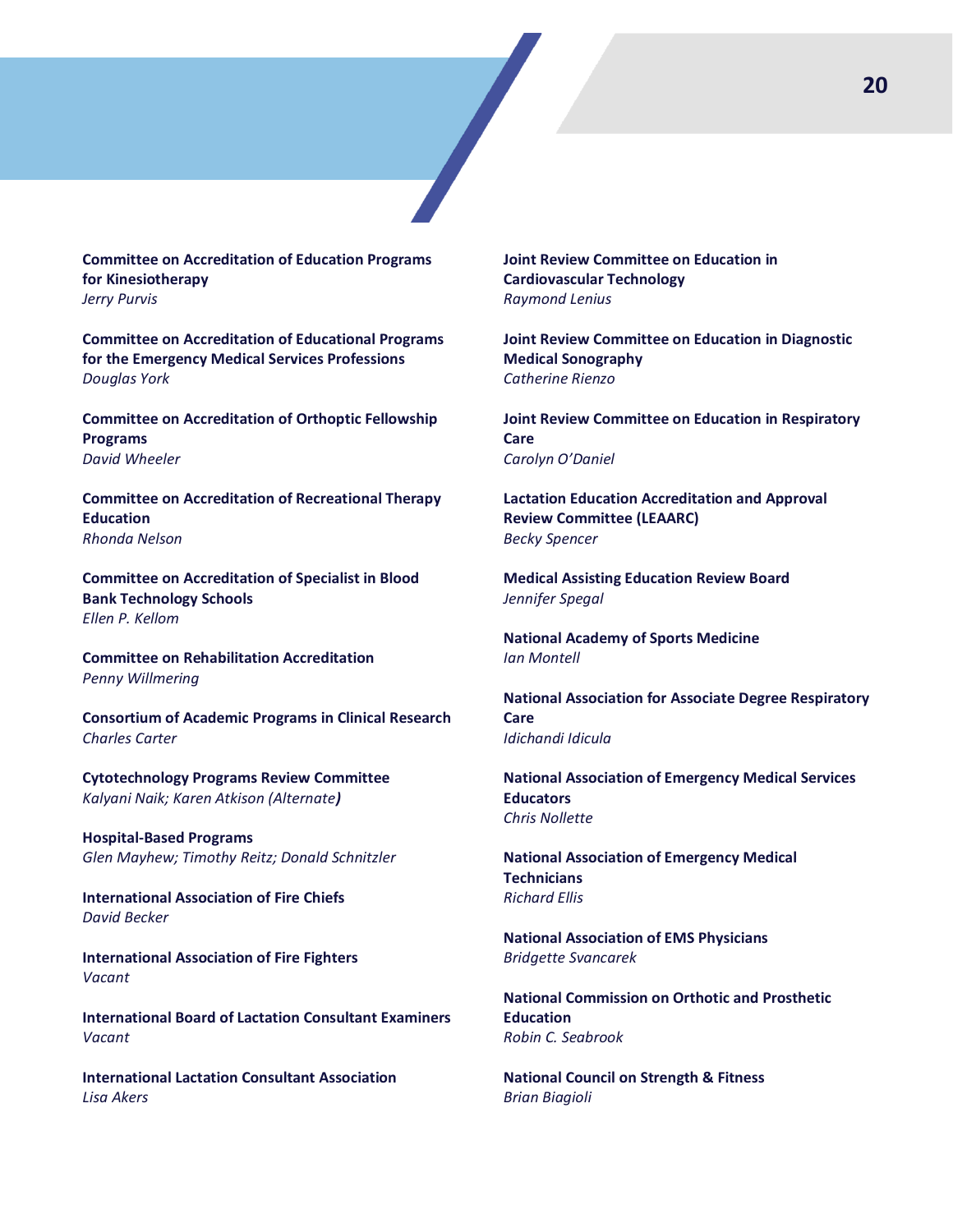#### **National Healthcareer Association** *Jessica Langley*

**National Network of Health Career Programs in Two-Year Colleges** *Teddy Farias, Susan Hunter, Don Martin, Stacey Ocander, Diane Roose*

**National Registry of Emergency Medical Technicians** *Gregory Applegate*

**National Rehabilitation Counseling Association** *Michelle Marme*

**National Surgical Assistant Association** *Clint Crews*

**Perfusion Program Directors' Council** *Bruce Searles*

**Proprietary Institutions** *Vacant*

**Public Members** *Glenda Carter; Fred Lenhoff*

**Recent Graduate** *Kevin Sloss*

**RESNA - Rehabilitation Engineering and Assistive Technology Society of North America** *Vacant* 

**Society for Vascular Surgery** *Eugene Zierler*

**Society for Vascular Ultrasound** *Jennifer VanderPoel*

**Society of Cardiovascular Anesthesiologists** *Michael Eaton*

**Society of Diagnostic Medical Sonography** *Kathryn (Katie) Kuntz*

**Society of Thoracic Surgeons** *Thomas E. MacGillivray*

**United States Department of Defense** *Suzan F. Bowman*

**United States Department of Veteran's Affairs** *Vacant*

**Vocational Technical Education** *Michael O'Donnell*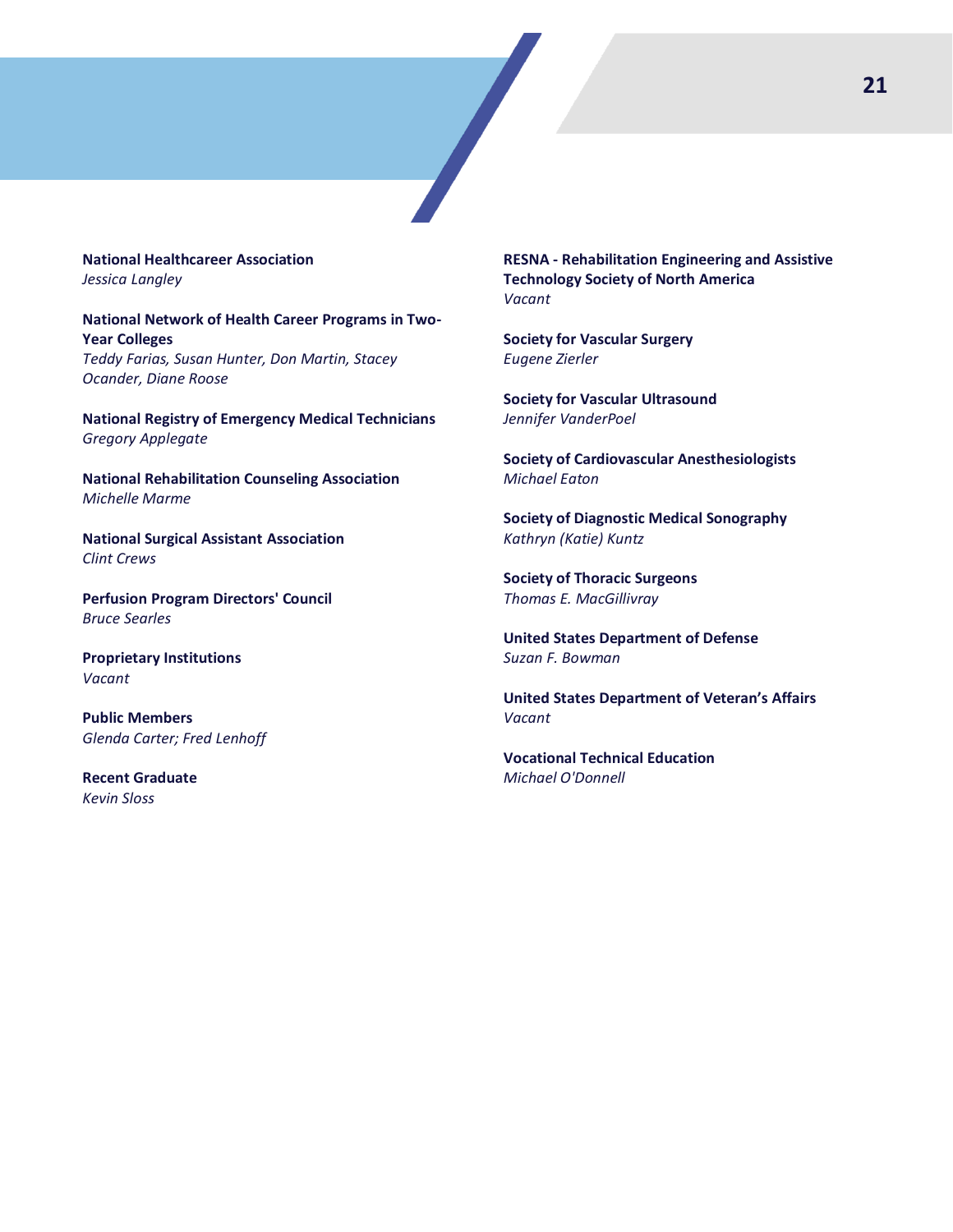## Committees on Accreditation

#### **Committee on Accreditation for Advanced**

**Cardiovascular Sonography** Chair - Joy Guthrie, PhD, RDMS, RDCS, RVT, RCS, RCCS, RVS, ACS, FSDMS Staff - Mary Alice Dilday

#### **Committee on Accreditation for Anesthesia Technology Education** Chair- Victoria A. Reyes No Staff

**Accreditation Review Committee for the Anesthesiologist Assistant** Chair – Sam Gumbert, MD Staff - Jennifer Anderson Warwick

**The Accreditation Council for Art Therapy Education**  Chair - Janet Kempf, ATR-BC Staff – Dana Elmendorf, MA, ATR-BC, LPC

**Rehabilitation Engineering and Assistive Technology Education Committee on Accreditation** Chair - Lynn Gitlow PhD OTR/L ATP Staff – Andrea Van Hook

**Joint Review Committee on Education in Cardiovascular Technology**  Chair – Raymond Lenius, RCIS, MS Staff – Jackie L. Long-Goding, PhD, RRT-NPS

**Committee on Accreditation of Academic Programs in Clinical Research**  Chair - Stephen Sonstein, PhD, M(ASCP) No Staff

**Cytotechnology Programs Review Committee**  Chair – Amber Donnelly, PhD, MPH, SCT(ASCP) Staff - Debby MacIntyre Sheldon

**Joint Review Committee on Education in Diagnostic Medical Sonography** Chair – Christopher Kramer, RDCS, FASE Staff – Gerry Magat, MS

**Committee on Accreditation of Educational Programs for the Emergency Medical Services Professions** Chair – Paul A. Berlin, MS, NRP (IAFC) Staff – George W. Hatch, Jr., EdD, LP, EMT-P

**Committee on Accreditation for the Exercise Sciences** Chair - Ben C. Thompson, Ph.D., ACSM EP-C Staff – Walter R. Thompson PhD, FACSM

**Committee on Accreditation for Education Programs for Kinesiotherapy** Chair - Jerry W Purvis, MS, RKT Staff – Kareesa Keys, RKT

**Lactation Education Accreditation and Approval Review Committee**  Chair – Cheryl Benn, RM, IBCLC, FILCA Staff *-* Jackie L. Long-Goding, PhD, RRT-NPS

**Medical Assisting Education Review Board**  Chair - Karon G. Walton, MEd, CMA (AAMA) Staff – Sarah Marino, PhD

**Accreditation Review Committee for the Medical Illustrator**  Chair - Shelley Wall, AOCAD, MScBMC, PhD, CMI No Staff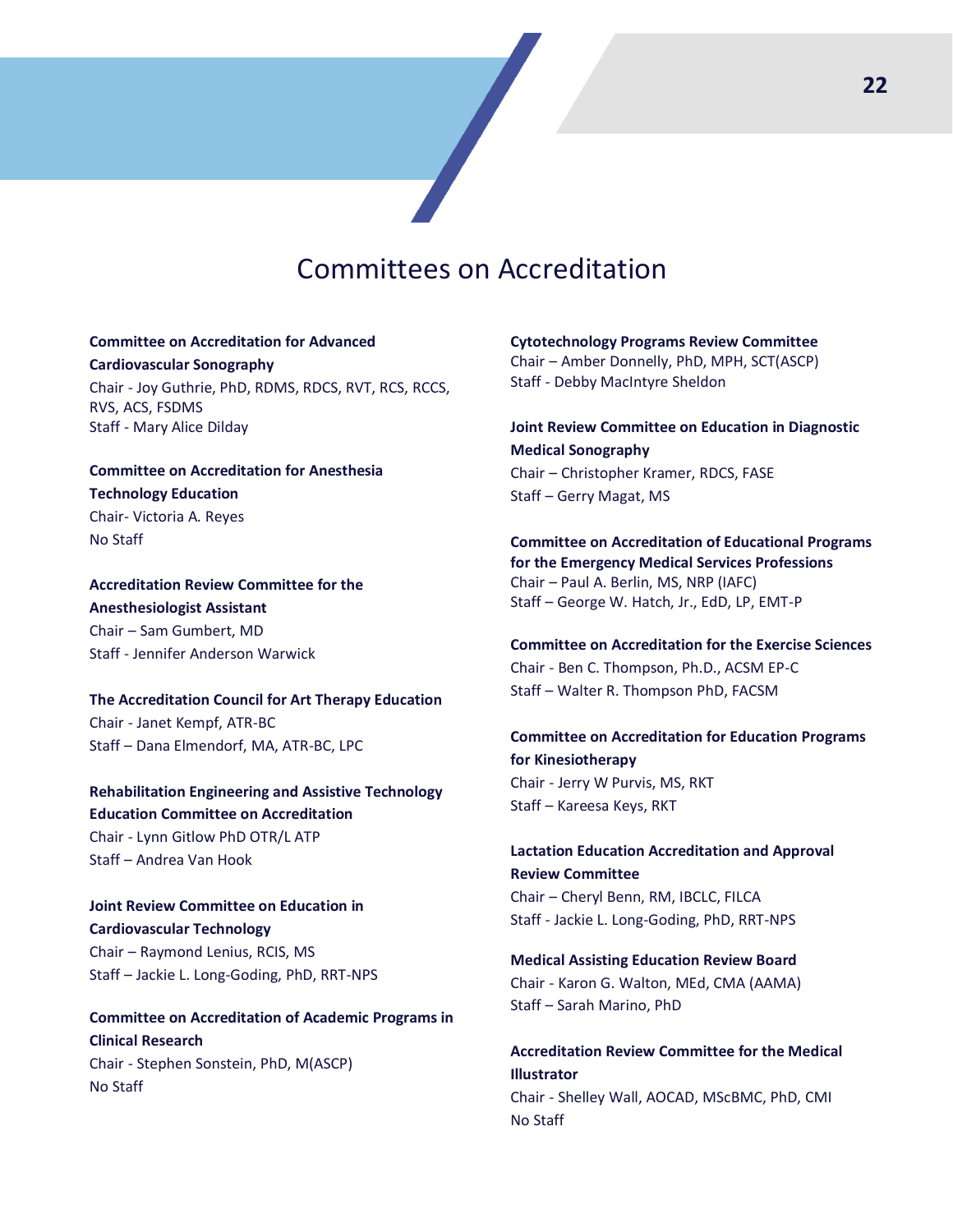#### **Committee on Accreditation for Education in Neurodiagnostic Technology** Chair – Kellee Trice, BS, R EEG/EP T, RPSGT Staff - Jackie L. Long-Goding, PhD, RRT-NPS

**Committee on Accreditation of Orthoptic Fellowship**  Chair - David T. Wheeler, MD No Staff

#### **National Commission on Orthotic and Prosthetic Education**  Chair - Thomas Karolewski, MA, CP, FAAOP

Staff - Robin Seabrook

#### **Accreditation Committee-Perfusion Education**  Chair – Linda Cantu, CCP

Staff - Theresa Sisneros

#### **Committee on Accreditation for Polysomnographic Technologist Education**

President – Christine Robinson, BS, RRT, RPSGT Staff – Karen Monarchy Rowe, BS AAS RPSGT

#### **Committee on Accreditation of Recreational Therapy Education**

Chair - Rhonda Nelson Ph.D., CTRS, MT-BC No Staff

#### **Committee on Rehabilitation Accreditation**

Co-Chair - Penny P. Willmering, Ph.D., CRC, LPC, FNRCA Co-Chair: David C. Perry, Ph.D., CRC, D/ABVE Staff - Patrick Krolik

#### **Joint Review Committee on Education in Respiratory Care**

Chair – Carolyn O'Daniel, EdD, RRT Staff – Jackie L. Long-Goding, PhD, RRT-NPS

#### **Committee on Accreditation of Specialist in Blood Bank Technology/Transfusion Medicine**

Chair – Laurie Gillard, MS, MT(ASCP)SBBCM Staff – Meredith Eller, MBA MT(ASCP)SBBCM

### **Accreditation Review Council on Education in Surgical**

**Technology and Surgical Assisting**  President – Robin Keith, CST, RN, CNOR, BSN Staff – Ronald Kruzel, CST, MA, CAE